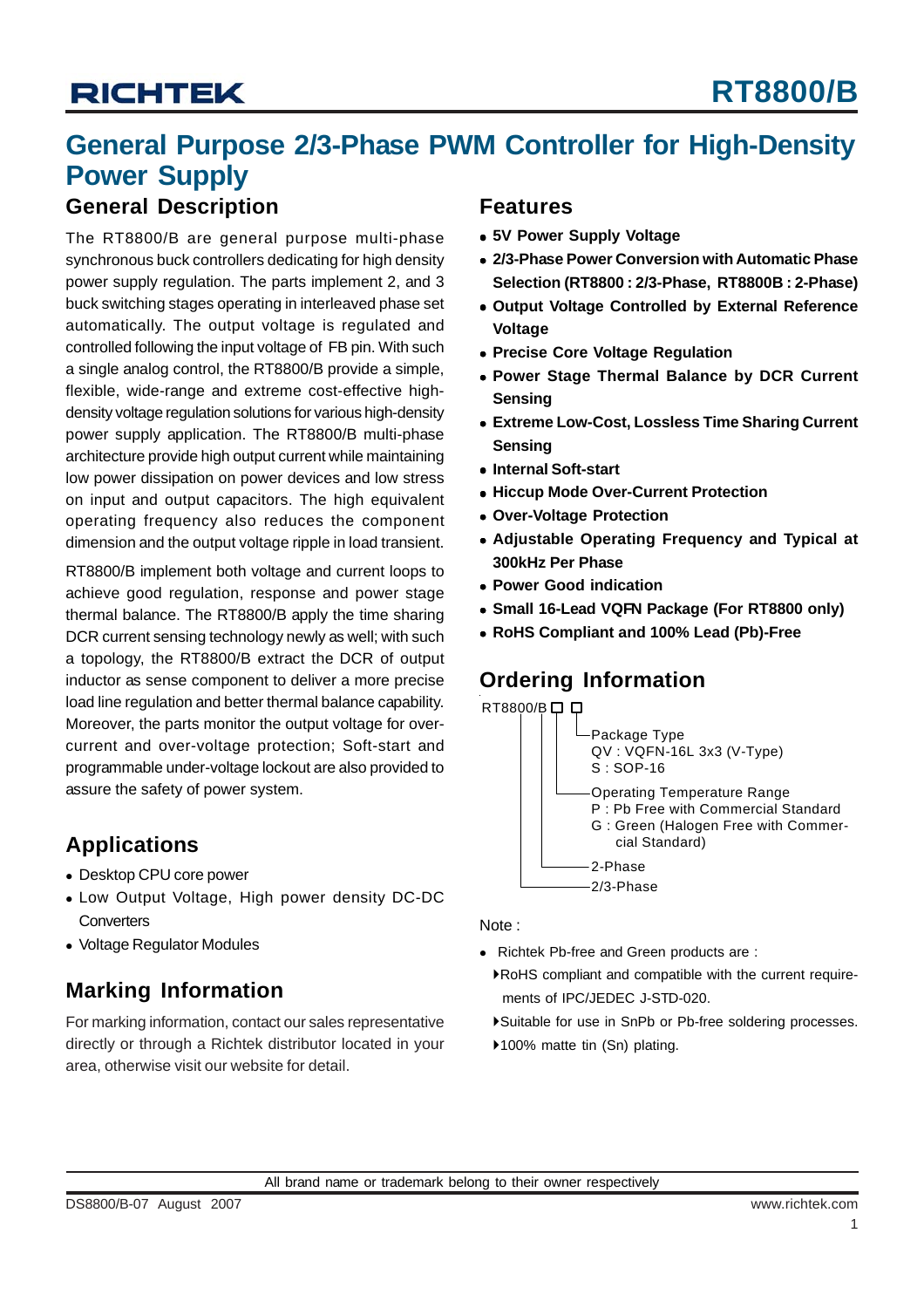

## **Pin Configurations**

(TOP VIEW)





RT8800B

## **Functional Pin Description**

### **DACFB**

Negative input of internal buffer amplifier for reference voltage regulation. The pin voltage is locked at internal  $V<sub>REF</sub> = 0.8V$  by properly close the buffer amplifier feedback loop.

### **DACQ**

The pin is defined as the output of internal buffer amplifier for reference voltage regulation.

### **FB**

The pin is defined as the inverting input of internal error amplifier.

#### **DVD**

The pin is defined as a programmable power UVLO detection input. Trip threshold =  $0.8V$  at  $V<sub>DVD</sub>$  rising.

### **COMP**

The pin is defined as the output of the error amplifier and the input of all PWM comparators.

### **PI**

The pin is defined as the positive input of the error amplifier.

### **RT**

Switching frequency setting. Connect this pin to GND with a resistor to set the frequency.

### **ICOMMON**

Common negative input of current sense amplifiers for all three channels.

### **PGOOD**

Output power-good indication. The signal is implemented as an output signal with open-drain type.

### **ISP1 , ISP2 , ISP3**

Current sense positive inputs for individual converter channel current sense.

#### **PWM1 , PWM2 , PWM3**

PWM outputs for each phase switching drive.

### **VDD**

Chip power supply. Connect this pin to a 5V supply.

### **GND**

Chip power ground.

### **Exposed Pad (17) (RT8800)**

The exposed pad must be soldered to a large PCB and connected to GND for maximum power dissipation.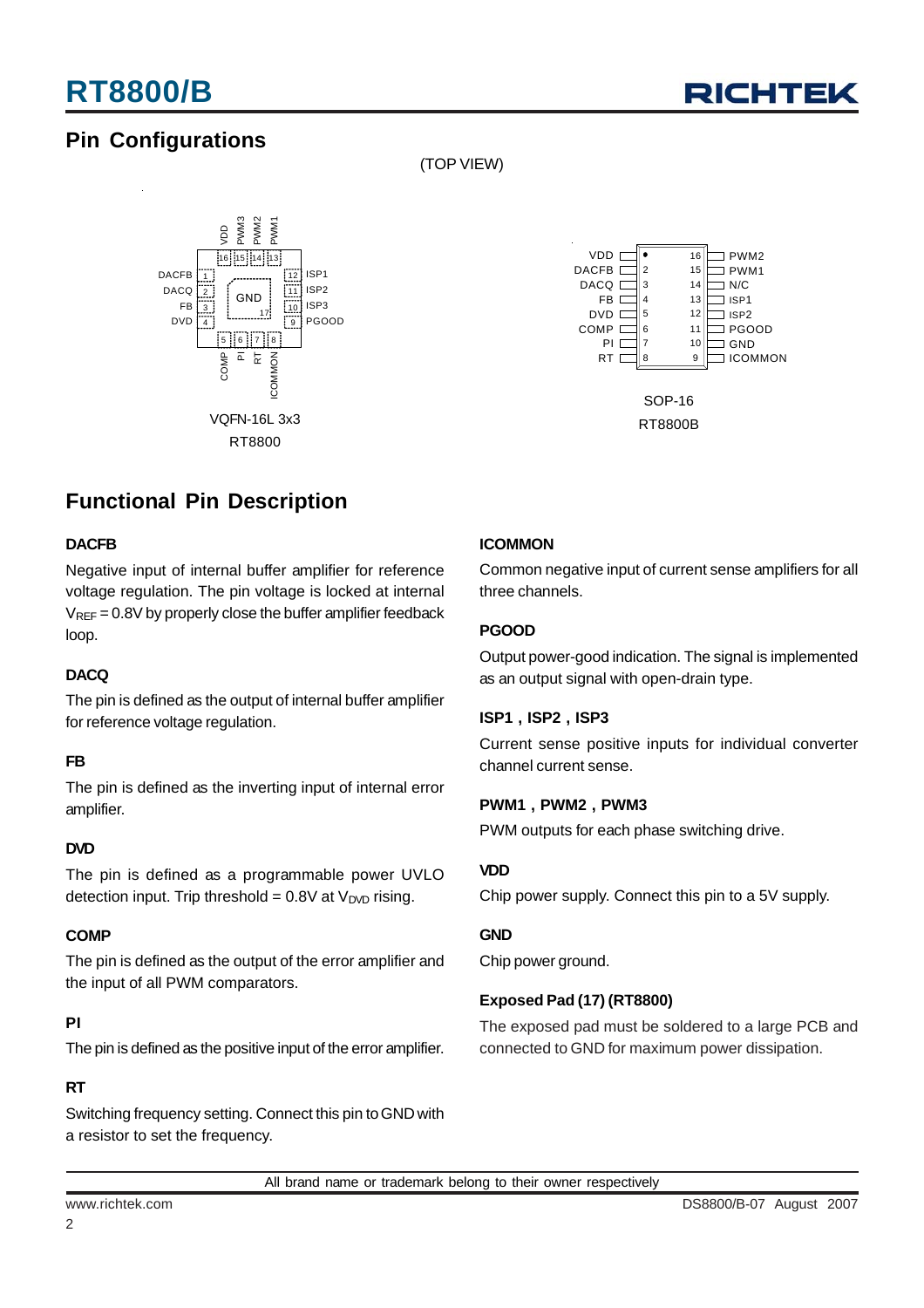## **Typical Application Circuit**

(Note : The inductor' s DCR value must be large than 0.3mΩ

: X7R/R-type capacitor is required for all time constant setting capacitor of DCR sensing.)



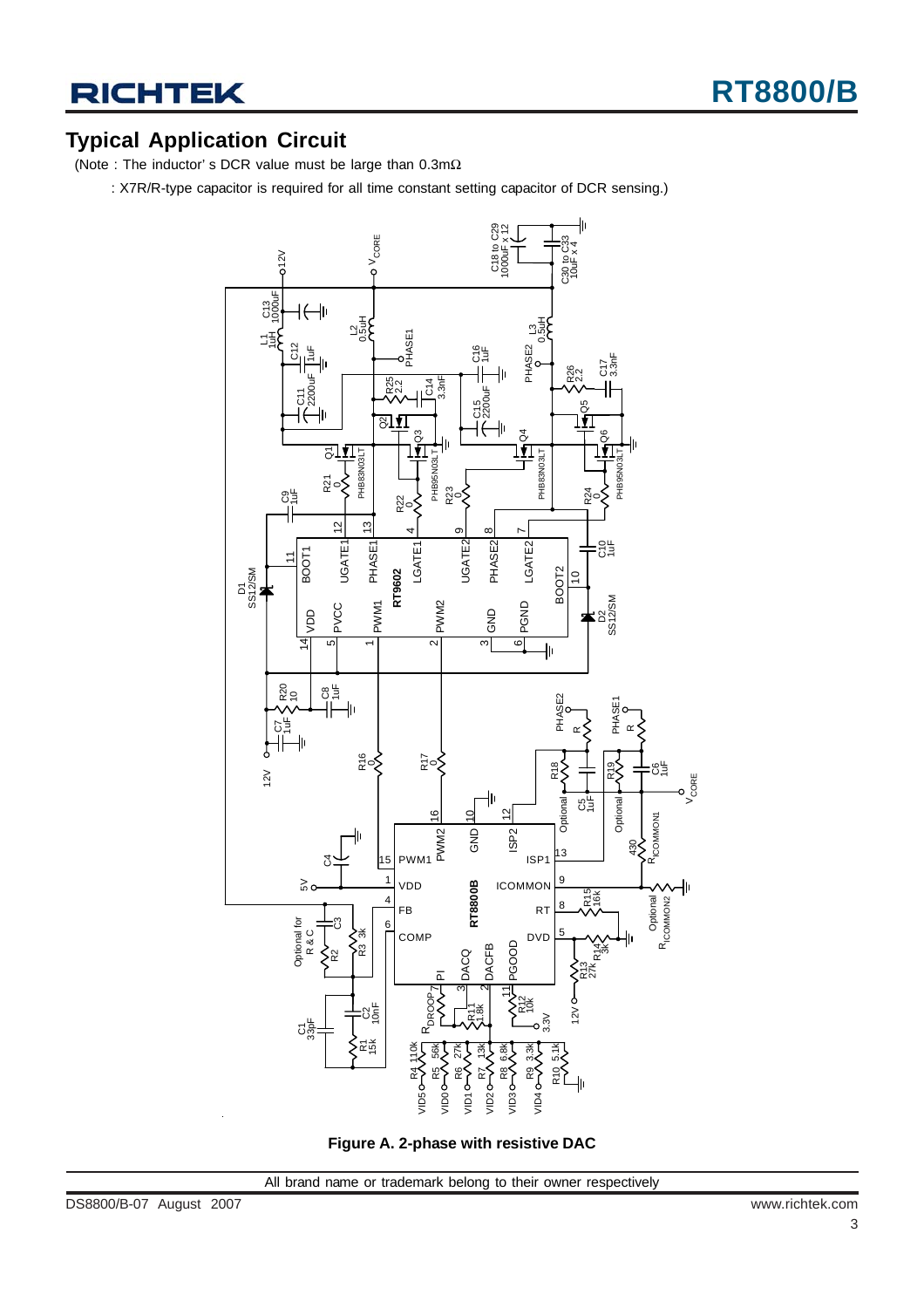

**Figure B. 3-phase with resistive DAC**

4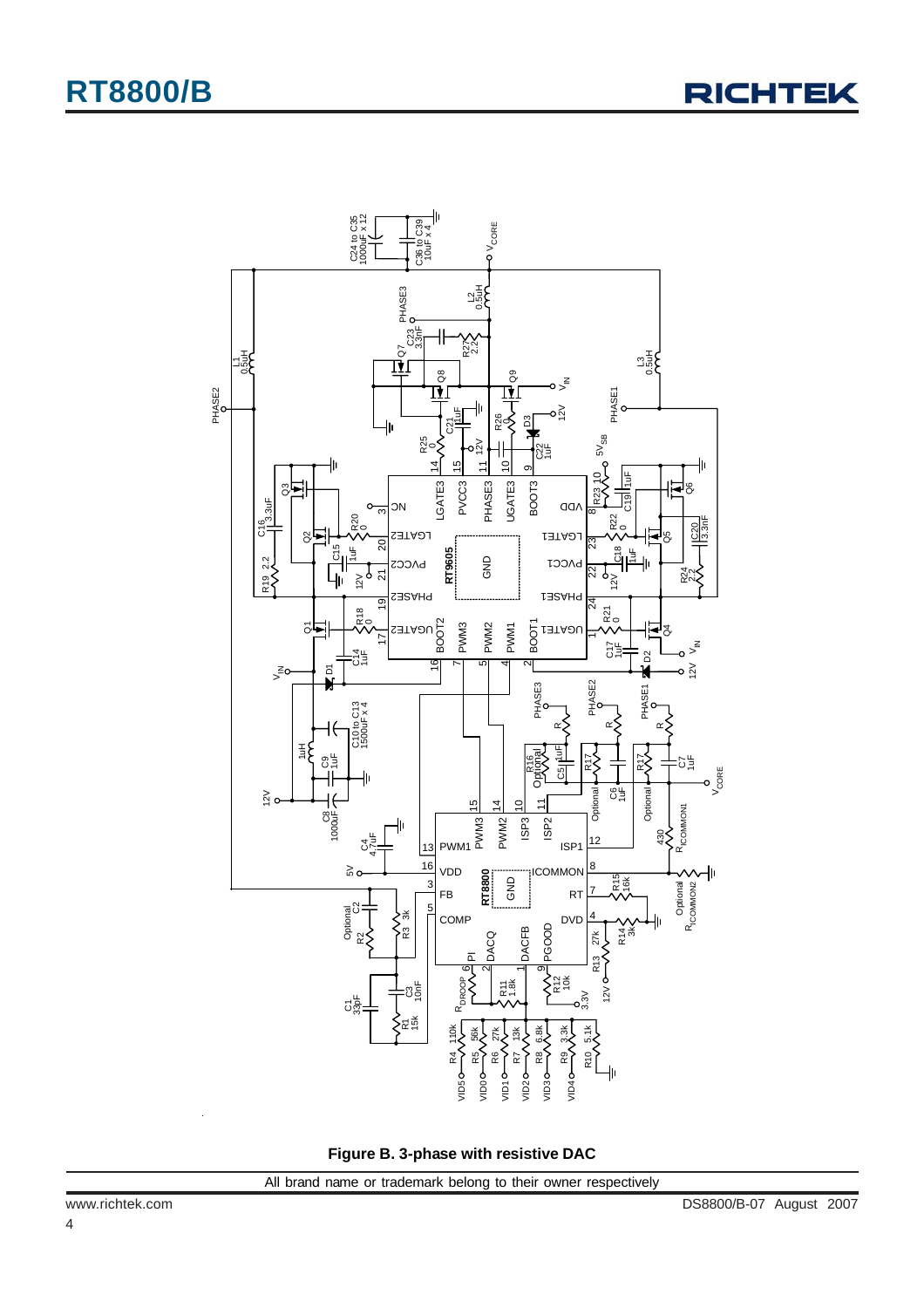

**Figure C. 3-phase with RT9401A/B DAC generator**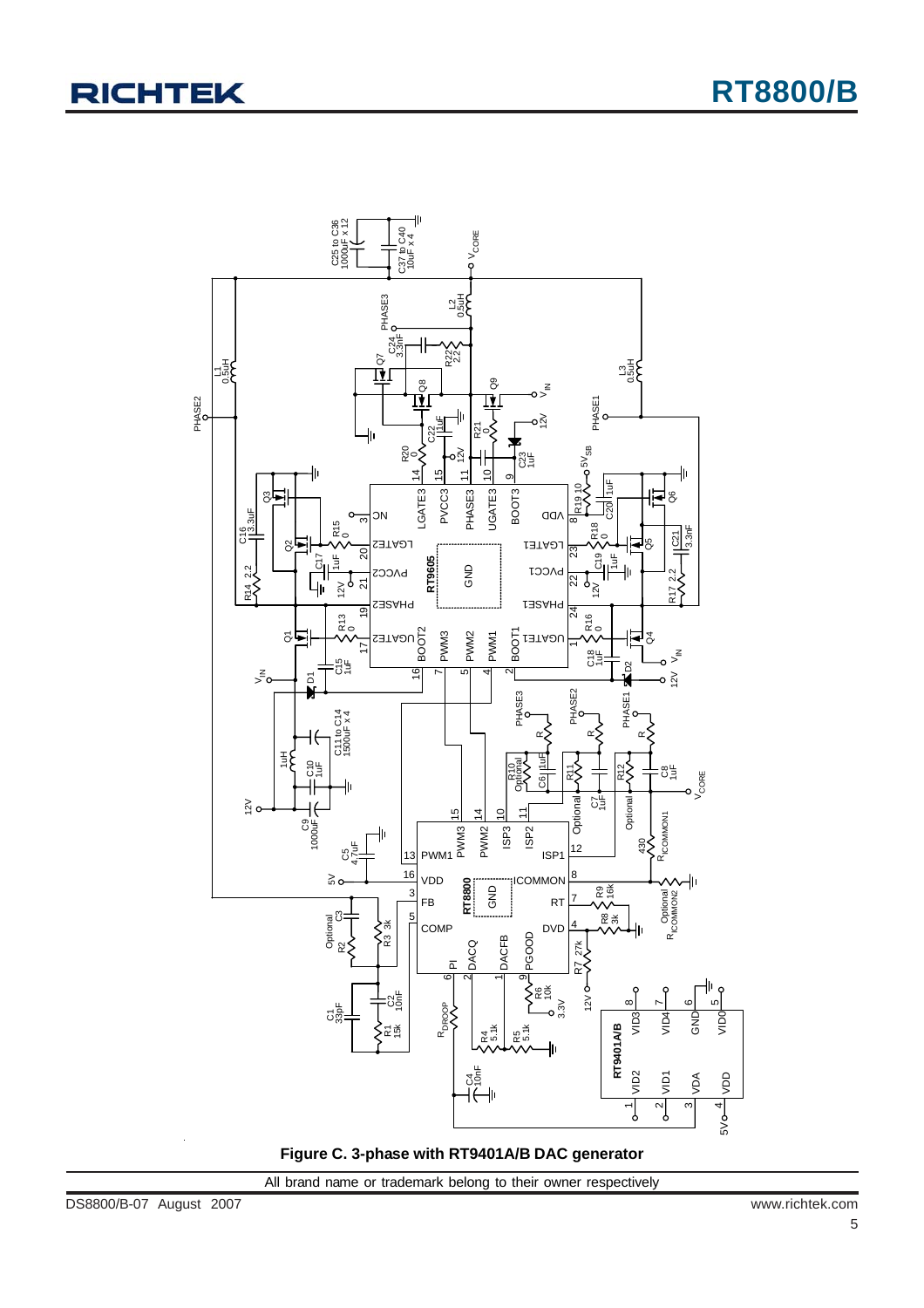

## **Function Block Diagram**

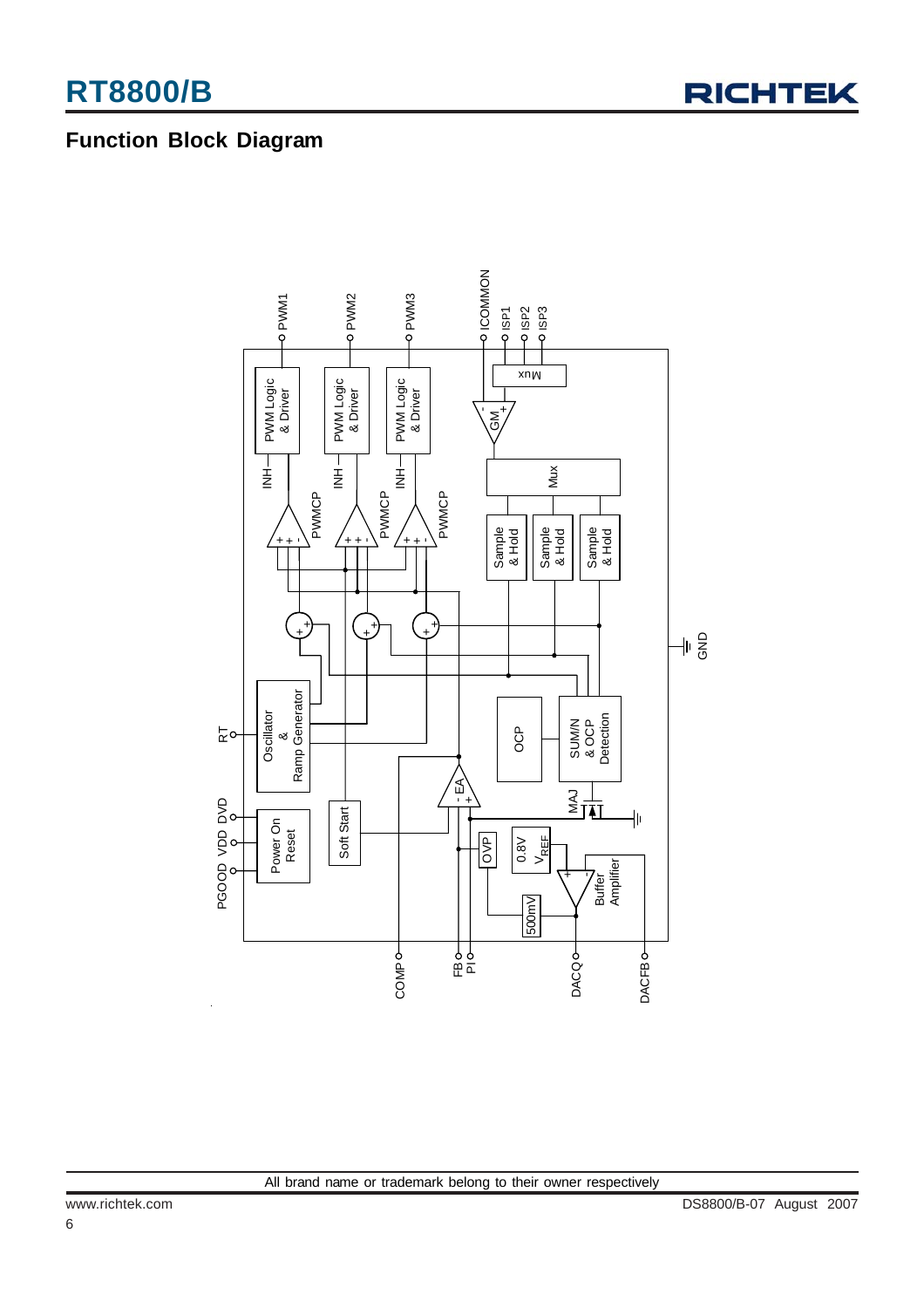

| VID <sub>5</sub> | VID4                | VID <sub>3</sub> | VID <sub>2</sub>    | VID1             | VID <sub>0</sub> | Nominal Output Voltage (V) |
|------------------|---------------------|------------------|---------------------|------------------|------------------|----------------------------|
| $\mathbf{1}$     | $\mathbf{1}$        | $\mathbf 1$      | $\mathbf{1}$        | $\mathbf{1}$     | $\mathbf{1}$     | 1.0800                     |
| $\mathbf{1}$     | 1                   | 1                | $\mathbf{1}$        | $\mathbf{1}$     | $\pmb{0}$        | 1.1000                     |
| $\mathbf 0$      | 1                   | 1                | $\mathbf{1}$        | $\mathbf{1}$     | $\mathbf 0$      | 1.1125                     |
| $\mathbf{1}$     | $\mathbf{1}$        | $\mathbf{1}$     | $\mathbf{1}$        | $\mathbf 0$      | $\mathbf{1}$     | 1.1250                     |
| $\pmb{0}$        | $\mathbf{1}$        | $\mathbf 1$      | $\mathbf{1}$        | $\mathbf 0$      | $\mathbf{1}$     | 1.1375                     |
| $\mathbf{1}$     | 1                   | 1                | $\mathbf{1}$        | $\mathbf 0$      | $\mathbf 0$      | 1.1500                     |
| $\mathbf 0$      | $\mathbf{1}$        | $\mathbf{1}$     | $\mathbf{1}$        | $\mathbf 0$      | $\mathbf 0$      | 1.1625                     |
| $\mathbf{1}$     | 1                   | $\mathbf 1$      | $\pmb{0}$           | $\mathbf{1}$     | $\mathbf{1}$     | 1.1750                     |
| $\mathbf 0$      | 1                   | 1                | $\pmb{0}$           | $\mathbf{1}$     | $\mathbf 1$      | 1.1875                     |
| $\mathbf{1}$     | $\mathbf{1}$        | $\mathbf{1}$     | $\mathbf 0$         | $\mathbf{1}$     | $\pmb{0}$        | 1.2000                     |
| $\mathbf 0$      | $\mathbf{1}$        | 1                | $\pmb{0}$           | $\mathbf{1}$     | $\mathbf 0$      | 1.2125                     |
| $\mathbf 1$      | 1                   | 1                | $\pmb{0}$           | $\mathbf 0$      | $\mathbf{1}$     | 1.2250                     |
| $\mathbf 0$      | $\mathbf{1}$        | $\mathbf{1}$     | $\mathsf 0$         | $\mathbf 0$      | $\mathbf{1}$     | 1.2375                     |
| $\mathbf{1}$     | $\mathbf{1}$        | $\mathbf 1$      | $\pmb{0}$           | $\mathbf 0$      | $\pmb{0}$        | 1.2500                     |
| $\mathbf 0$      | 1                   | $\mathbf{1}$     | $\pmb{0}$           | $\mathbf 0$      | $\mathbf 0$      | 1.2625                     |
| $\mathbf{1}$     | 1                   | $\pmb{0}$        | $\mathbf{1}$        | $\mathbf{1}$     | $\mathbf{1}$     | 1.2750                     |
| $\pmb{0}$        | $\mathbf{1}$        | $\pmb{0}$        | $\mathbf{1}$        | $\mathbf{1}$     | $\mathbf{1}$     | 1.2875                     |
| $\mathbf{1}$     | 1                   | $\pmb{0}$        | $\mathbf{1}$        | $\mathbf{1}$     | $\mathbf 0$      | 1.3000                     |
| $\pmb{0}$        | 1                   | $\pmb{0}$        | $\mathbf{1}$        | $\mathbf{1}$     | $\mathbf 0$      | 1.3125                     |
| $\mathbf{1}$     | $\mathbf{1}$        | $\pmb{0}$        | $\mathbf{1}$        | $\mathbf 0$      | $\mathbf{1}$     | 1.3250                     |
| $\pmb{0}$        | 1                   | $\pmb{0}$        | $\mathbf{1}$        | $\mathbf 0$      | $\mathbf{1}$     | 1.3375                     |
| $\mathbf{1}$     | 1                   | $\pmb{0}$        | $\mathbf{1}$        | $\pmb{0}$        | $\mathbf 0$      | 1.3500                     |
| $\pmb{0}$        | $\mathbf{1}$        | $\pmb{0}$        | $\mathbf{1}$        | $\mathbf 0$      | $\pmb{0}$        | 1.3625                     |
| $\mathbf{1}$     | 1                   | $\pmb{0}$        | $\pmb{0}$           | $\mathbf{1}$     | $\mathbf{1}$     | 1.3750                     |
| $\mathbf 0$      | 1                   | $\pmb{0}$        | $\pmb{0}$           | $\mathbf{1}$     | $\mathbf{1}$     | 1.3875                     |
| $\mathbf{1}$     | 1                   | $\pmb{0}$        | $\boldsymbol{0}$    | $\mathbf{1}$     | $\pmb{0}$        | 1.4000                     |
| $\mathbf 0$      | $\mathbf{1}$        | $\pmb{0}$        | $\pmb{0}$           | $\mathbf{1}$     | $\pmb{0}$        | 1.4125                     |
| $\mathbf{1}$     | 1                   | $\mathbf 0$      | $\mathsf{O}\xspace$ | $\pmb{0}$        | $\mathbf{1}$     | 1.4250                     |
| $\pmb{0}$        | $\mathbf{1}$        | $\mathbf 0$      | $\mathbf 0$         | $\pmb{0}$        | $\mathbf{1}$     | 1.4375                     |
| $\mathbf{1}$     | $\mathbf{1}$        | $\mathsf{O}$     | $\mathbf 0$         | $\pmb{0}$        | $\mathbf 0$      | 1.4500                     |
| $\pmb{0}$        | $\mathbf{1}$        | $\pmb{0}$        | $\mathsf{O}\xspace$ | $\pmb{0}$        | $\pmb{0}$        | 1.4625                     |
| $\mathbf{1}$     | $\mathsf 0$         | $\mathbf{1}$     | $\mathbf{1}$        | $\mathbf{1}$     | $\mathbf{1}$     | 1.4750                     |
| $\boldsymbol{0}$ | $\pmb{0}$           | $\mathbf{1}$     | $\mathbf{1}$        | $\mathbf{1}$     | $\mathbf{1}$     | 1.4875                     |
| $\mathbf{1}$     | $\pmb{0}$           | $\mathbf 1$      | $\mathbf{1}$        | $\mathbf{1}$     | $\pmb{0}$        | 1.5000                     |
| $\pmb{0}$        | $\mathbf 0$         | $\mathbf{1}$     | $\mathbf{1}$        | $\mathbf{1}$     | $\pmb{0}$        | 1.5125                     |
| $\mathbf{1}$     | $\mathsf{O}\xspace$ | $\mathbf{1}$     | $\mathbf{1}$        | $\pmb{0}$        | $\mathbf{1}$     | 1.5250                     |
| $\pmb{0}$        | $\boldsymbol{0}$    | $\mathbf{1}$     | $\mathbf{1}$        | $\pmb{0}$        | $\mathbf{1}$     | 1.5375                     |
| $\mathbf 1$      | $\boldsymbol{0}$    | $\mathbf{1}$     | $\mathbf{1}$        | $\boldsymbol{0}$ | $\mathbf 0$      | 1.5500                     |

**Table. Output Voltage Program**

*To be continued*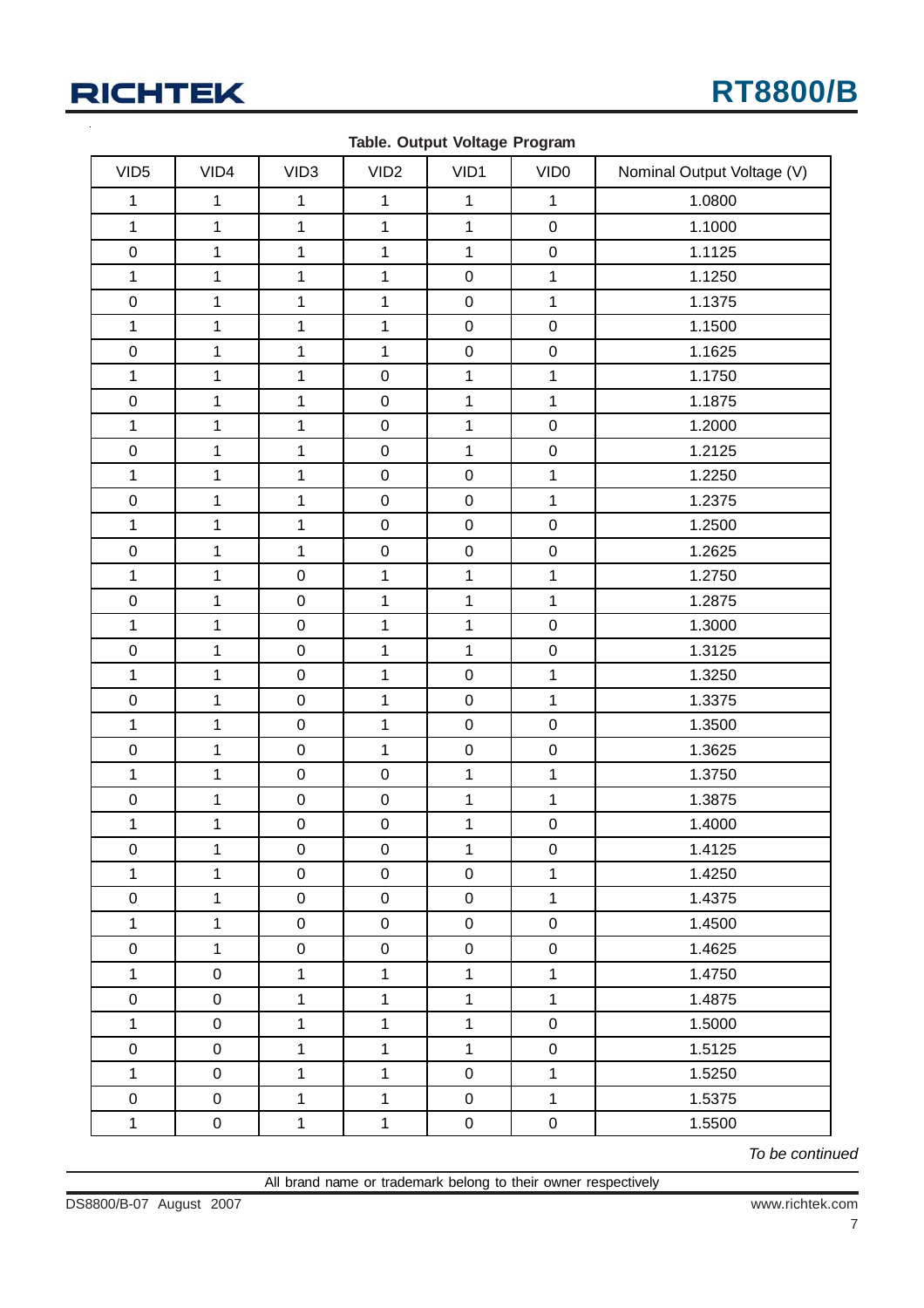

| VID <sub>5</sub> | VID4     | VID <sub>3</sub> | VID <sub>2</sub> | VID1        | VID <sub>0</sub> | Nominal Output Voltage (V) |
|------------------|----------|------------------|------------------|-------------|------------------|----------------------------|
| 0                | 0        | 1                | 1                | 0           | 0                | 1.5625                     |
| 1                | 0        | 4                | 0                | 1           | 1                | 1.5750                     |
| $\mathbf 0$      | $\Omega$ | 1                | 0                | 1           | 1                | 1.5875                     |
| 1                | 0        | 1                | $\pmb{0}$        | 1           | $\boldsymbol{0}$ | 1.6000                     |
|                  | 0        | 1                | 0                | $\mathbf 0$ | 1                | 1.6250                     |
| 1                | 0        | 1                | 0                | $\mathbf 0$ | $\mathbf 0$      | 1.6500                     |
|                  | 0        | $\Omega$         | 1                | 1           | 1                | 1.6750                     |
| 1                | $\Omega$ | 0                | 1                | 1           | 0                | 1.7000                     |
|                  | 0        | 0                | 1                | $\mathbf 0$ |                  | 1.7250                     |
| 1                | $\Omega$ | $\Omega$         | $\mathbf{1}$     | $\mathbf 0$ | $\mathbf 0$      | 1.7500                     |
| 1                | 0        | 0                | $\boldsymbol{0}$ | 1           | 1                | 1.7750                     |
| 1                | 0        | 0                | 0                | 1           | $\mathbf 0$      | 1.8000                     |
| 4                | 0        | $\Omega$         | 0                | 0           | 1                | 1.8250                     |
|                  | 0        | $\Omega$         | 0                | 0           | 0                | 1.8500                     |

#### **Table. Output Voltage Program**

Note: 1 : Open

0 : V<sub>SS</sub> or GND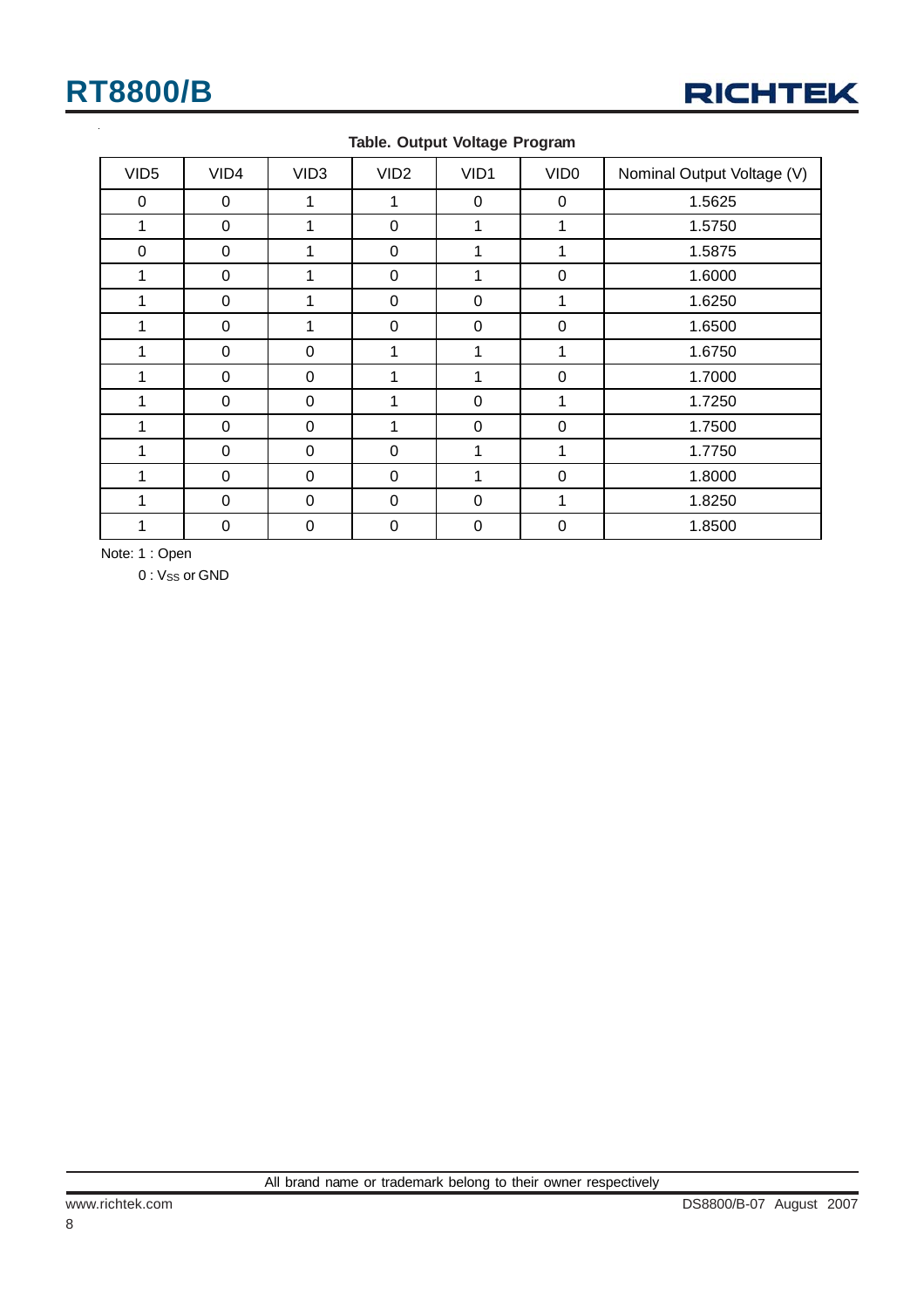## **Absolute Maximum Ratings** (Note 1)

| • Power Dissipation, $P_D @ T_A = 25^{\circ}C$ |  |
|------------------------------------------------|--|
|                                                |  |
|                                                |  |
| • Package Thermal Resistance (Note 4)          |  |
|                                                |  |
|                                                |  |
|                                                |  |
|                                                |  |
|                                                |  |
| • ESD Susceptibility (Note 2)                  |  |
|                                                |  |
|                                                |  |

## **Recommended Operating Conditions** (Note 3)

| Supply '<br>V DD<br>$\bullet$ : | no.<br>ົ້າ V |
|---------------------------------|--------------|
|---------------------------------|--------------|

|--|--|--|--|--|--|

|--|--|--|--|--|

## **Electrical Characteristics**

( $V_{DD}$  = 5V,  $T_A$  = 25°C, unless otherwise specified)

| <b>Parameter</b>                |                                      | <b>Symbol</b>          | <b>Test Conditions</b>   | Min                      | <b>Typ</b> | <b>Max</b>    | <b>Units</b> |
|---------------------------------|--------------------------------------|------------------------|--------------------------|--------------------------|------------|---------------|--------------|
|                                 | <b>V<sub>DD</sub></b> Supply Current |                        |                          |                          |            |               |              |
| <b>Nominal Supply Current</b>   |                                      | <b>I</b> <sub>DD</sub> | PWM 1,2,3 Open           | $- -$                    | 5          | --            | mA           |
| <b>Power-On Reset</b>           |                                      |                        |                          |                          |            |               |              |
|                                 | Rising                               |                        |                          | 4.0                      | 4.2        | 4.5           | V            |
| V <sub>DD</sub> Threshold       | <b>Hysteresis</b>                    |                        |                          | 0.2                      | 0.5        | --            | V            |
| <b>DVD Rising Threshold</b>     |                                      |                        |                          | 0.75                     | 0.8        | 0.85          | V            |
| <b>DVD Hysteresis</b>           |                                      |                        |                          | $\overline{\phantom{a}}$ | 65         | $\sim$ $\sim$ | mV           |
| <b>Oscillator</b>               |                                      |                        |                          |                          |            |               |              |
| <b>Free Running Frequency</b>   |                                      | fosc                   | $R_{RT} = 16k\Omega$     | 170                      | 200        | 230           | kHz          |
| Frequency Adjustable Range      |                                      | fosc_ADJ               |                          | 50                       | $- -$      | 400           | kHz          |
| Ramp Amplitude                  |                                      | $\Delta V$ OSC         | $R_{\rm RT} = 16k\Omega$ | $- -$                    | 1.7        | --            | $\vee$       |
| Ramp Valley                     |                                      | <b>V<sub>RV</sub></b>  |                          | $- -$                    | 1.0        | --            | V            |
| Maximum On-Time of Each Channel |                                      |                        |                          | 62                       | 66         | 75            | %            |
| Minimum On-Time of Each Channel |                                      |                        |                          | $- -$                    | 120        | --            | ns           |
| RT Pin Voltage                  |                                      | $V_{RT}$               | $R_{RT} = 16k\Omega$     | 0.77                     | 0.82       | 0.87          | V            |

*To be continued*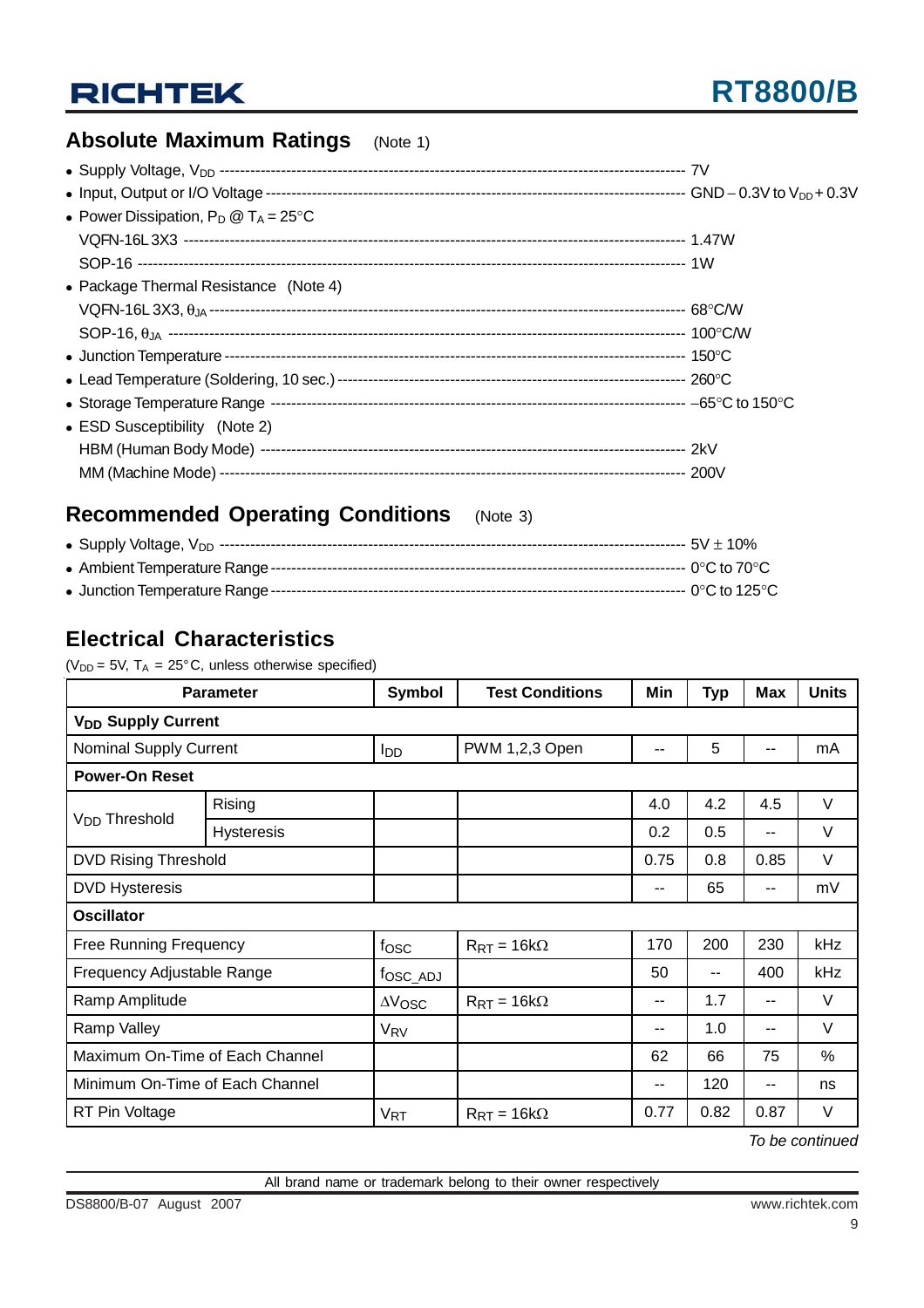

| <b>Parameter</b>                      | <b>Symbol</b>      | <b>Test Conditions</b>              | Min           | <b>Typ</b> | <b>Max</b> | <b>Units</b> |
|---------------------------------------|--------------------|-------------------------------------|---------------|------------|------------|--------------|
| <b>Reference Voltage</b>              |                    |                                     |               |            |            |              |
| Reference Voltage                     | <b>VDACFB</b>      |                                     | 0.79          | 0.8        | 0.81       | V            |
| <b>DACFB Sourcing Capability</b>      |                    |                                     | --            | --         | 10         | mA           |
| <b>Error Amplifier</b>                |                    |                                     |               |            |            |              |
| DC Gain                               |                    |                                     | $\sim$ $\sim$ | 65         | --         | dB           |
| Gain-Bandwidth Product                | <b>GBW</b>         | $C_L = 10pF$                        | --            | 10         | --         | <b>MHz</b>   |
| <b>Slew Rate</b>                      | <b>SR</b>          | $C_L = 10pF$                        | $\sim$ $\sim$ | 8          | --         | $V/\mu s$    |
| <b>Current Sense GM Amplifier</b>     |                    |                                     |               |            |            |              |
| Recommended Full Scale Source Current |                    |                                     | $\sim$ $\sim$ | 100        | --         | μA           |
| OCP trip level                        | $I_{OCP}$          |                                     | 160           | 190        | 220        | $\mu$ A      |
| <b>Protection</b>                     |                    |                                     |               |            |            |              |
| Over-Voltage Trip (VFB - VDACQ)       |                    |                                     | $\sim$ $\sim$ | 500        | --         | mV           |
| <b>Power Good</b>                     |                    |                                     |               |            |            |              |
| <b>PGOOD Output Low Voltage</b>       | V <sub>PGOOD</sub> | $I_{PGOOD} = 4mA$                   | $- -$         | --         | 0.2        | V            |
| PGOOD Delay                           | TPGOOD_Delay       | 90% $*$ $V_{\text{OUT}}$ to PGOOD_H | 4             |            | 8          | ms           |

**Note 1.** Stresses listed as the above "Absolute Maximum Ratings" may cause permanent damage to the device. These are for stress ratings. Functional operation of the device at these or any other conditions beyond those indicated in the operational sections of the specifications is not implied. Exposure to absolute maximum rating conditions for extended periods may remain possibility to affect device reliability.

**Note 2.** Devices are ESD sensitive. Handling precaution recommended.

**Note 3.** The device is not guaranteed to function outside its operating conditions.

**Note 4.**  $\theta_{JA}$  is measured in the natural convection at  $T_A = 25^\circ \text{C}$  on a low effective thermal conductivity test board of JEDEC 51-3 thermal measurement standard.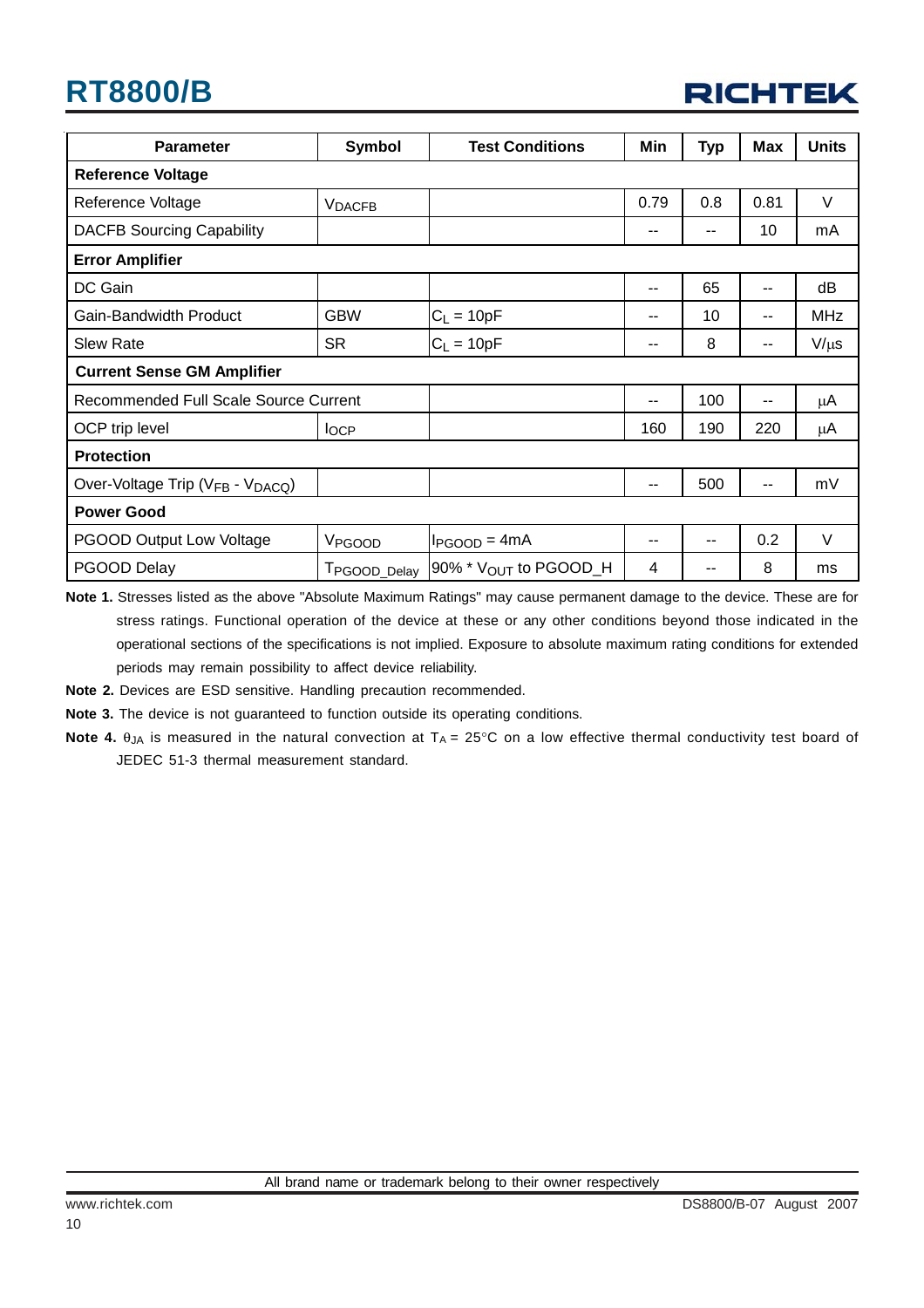## **Typical Operating Characteristics**



All brand name or trademark belong to their owner respectively

DS8800/B-07 August 2007 www.richtek.com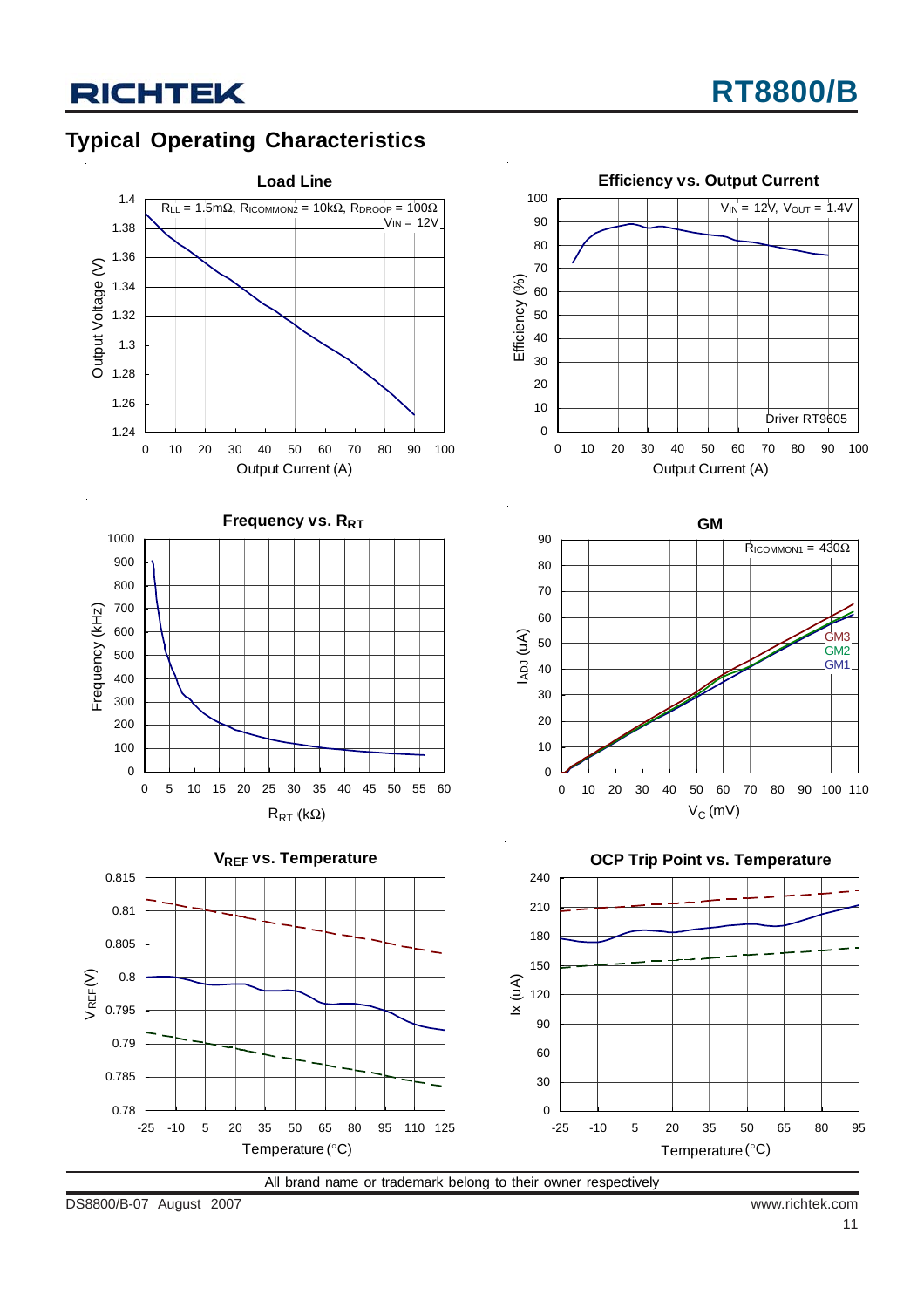

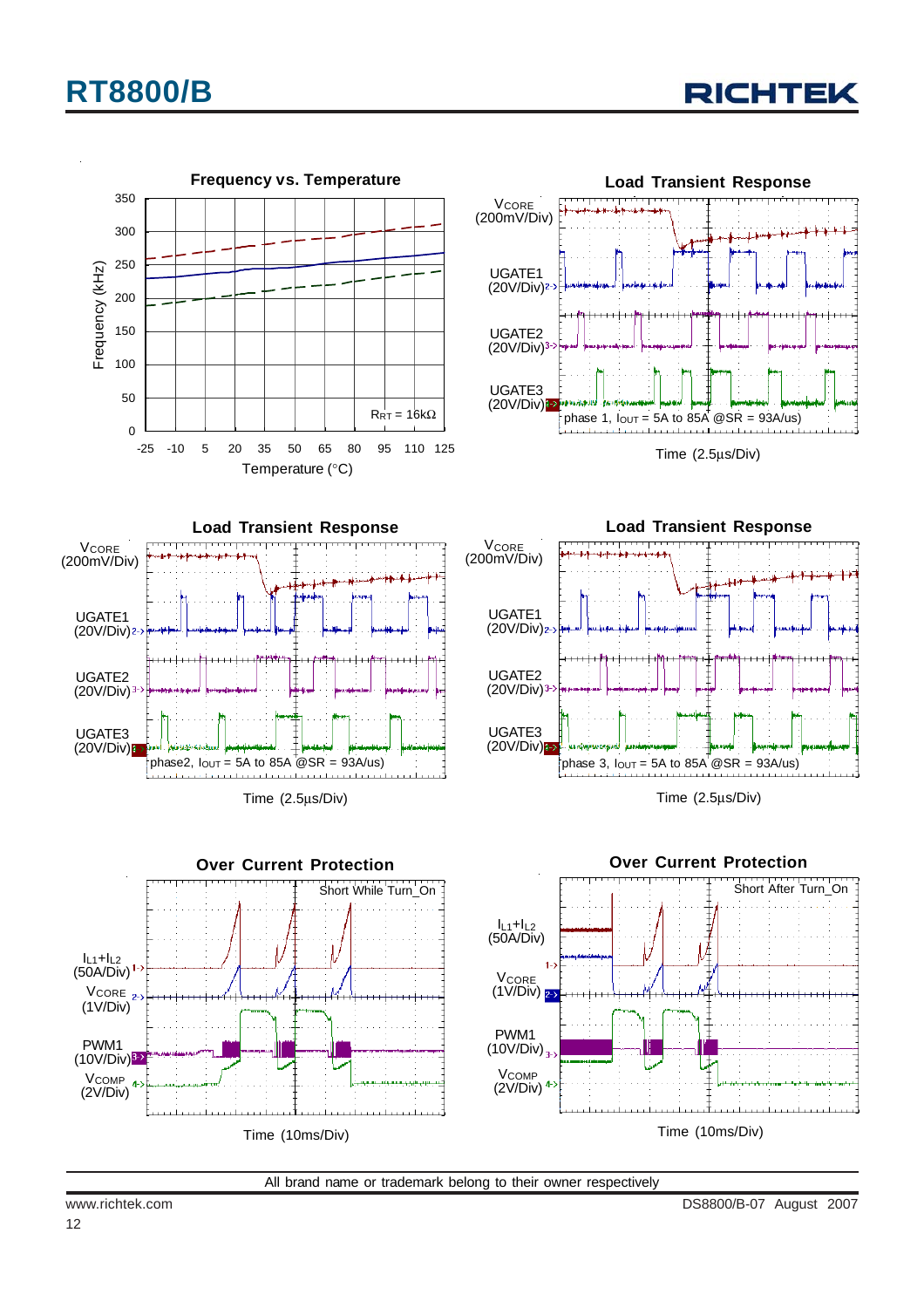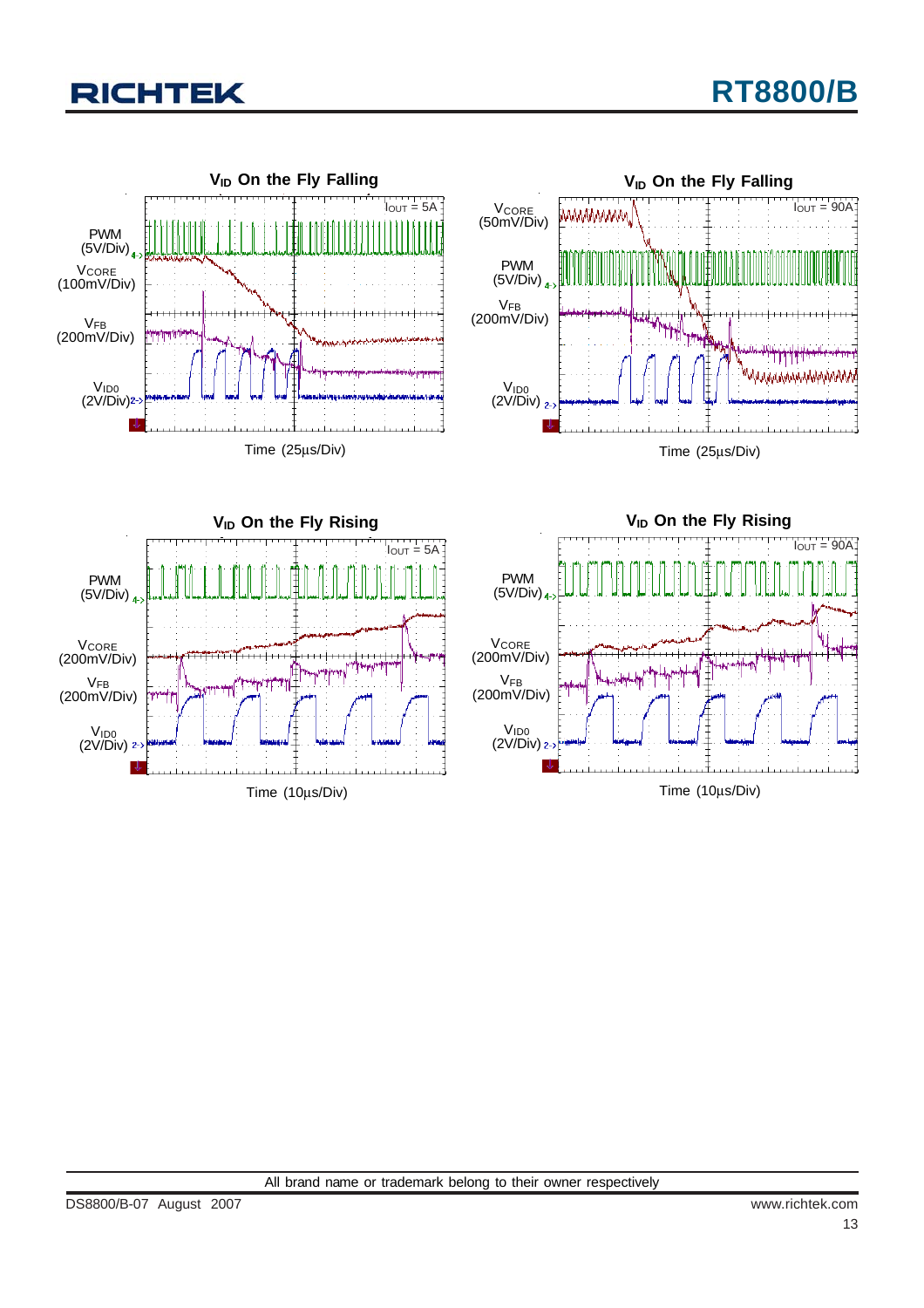## **Application Information**

RT8800/B are multiphase DC/DC controllers for extreme low cost applications that precisely regulate CPU core voltage and balance the current of different power channels using time sharing current sensing method. The converter consisting of RT8800/B and its companion MOSFET driver RT96xx series provide high quality CPU power and all protection functions to meet the requirement of modern VRM.

### **Phase Setting and Converter Start Up**

RT8800/B interface with companion MOSFET drivers (like RT9602, RT9603, and RT9605) for correct converter initialization. RT8800/B will sense the voltage on PWM pins at the instant of POR rising. If the voltage is smaller than ( $V_{DD}$  – 1.2V) the related channel is activated. Tie the PWM to  $V_{DD}$  and the corresponding current sense pins to GND or left float if the channel is unused. For example, for 2-Channel application, tie PWM3 to  $V_{DD}$  and ISP3 to GND (or let ISP3 open).

### **PGOOD Function and Soft Start**

To indicate the condition of multiphase converter, RT8800/B provide PGOOD signal through an open drain connection. The output becomes high impedance after internal SS ramp > 3.5V.



1) Mode 1 (SS< Vramp\_valley)

Initially the COMP stays in the positive saturation. When  $SS < V_{\text{RAMP~Vallev}}$ , there is no non-inverting input available to produce duty width. So there is no PWM signal and  $V<sub>OUT</sub>$  is zero.

2) Mode 2 (V<sub>RAMP\_Valley</sub> < SS< Cross-over)

When SS>V<sub>RAMP\_Valley</sub>, SS takes over the non-inverting input and produce the PWM signal and the increasing duty width according to its magnitude above the ramp signal. The output follows the ramp signal, SS. However while  $V_{\text{OUT}}$  increases, the difference between  $V_{\text{OUT}}$  and  $SSE(SS - V_{GS})$  is reduced and COMP leaves the saturation and declines. The takeover of SS lasts until it meets the COMP. During this interval, since the feedback path is broken, the converter is operated in the open loop.

3) Mode3 (  $Cross-over < SS < V_{GS} + V_{REF}$ )

When the Comp takes over the non-inverting input for PWM Amplifier and when SSE (SS –  $V_{GS}$ ) <  $V_{REF}$ , the output of the converter follows the ramp input, SSE (SS –  $V_{GS}$ ). Before the crossover, the output follows SS signal. And when Comp takes over SS, the output is expected to follow SSE (SS –  $V_{GS}$ ). Therefore the deviation of  $V_{GS}$  is represented as the falling of  $V_{\text{OUT}}$  for a short while. The COMP is observed to keep its decline when it passes the cross-over, which shortens the duty width and hence the falling of  $V_{\text{OUT}}$  happens.

 Since there is a feedback loop for the error amplifier, the output' s response to the ramp input, SSE (SS –  $V_{GS}$ ) is lower than that in Mode 2.

4) Mode 4 (SS  $>$  V<sub>GS</sub> + V<sub>REF</sub>)

When  $SS > V_{GS} + V_{REF}$ , the output of the converter follows the desired  $V_{REF}$  signal and the soft start is completed now.

### **Voltage Control**

The voltage control loop consists of error amplifier, multiphase pulse width modulator, driver and power components. As conventional voltage mode PWM controller, the output voltage is locked at the positive input of error amplifier and the error signal is used as the control signal of pulse width modulator. The PWM signals of different channels are generated by comparison of EA output and split-phase sawtooth wave. Power stage transforms  $V_{IN}$  to output by PWM signal on-time ratio.

#### **Output Voltage Program**

The output voltage of a RT8800/B converter is programmed to discrete levels between 1.08V and 1.85V. The voltage identification  $(V_{ID})$  pins program an external voltage reference (DACQ) with a 6-bit digital-to-analog converter (DAC). The level of DACQ also sets the OVP threshold. The output voltage should not be adjusted while the converter is delivering power. Remove input power before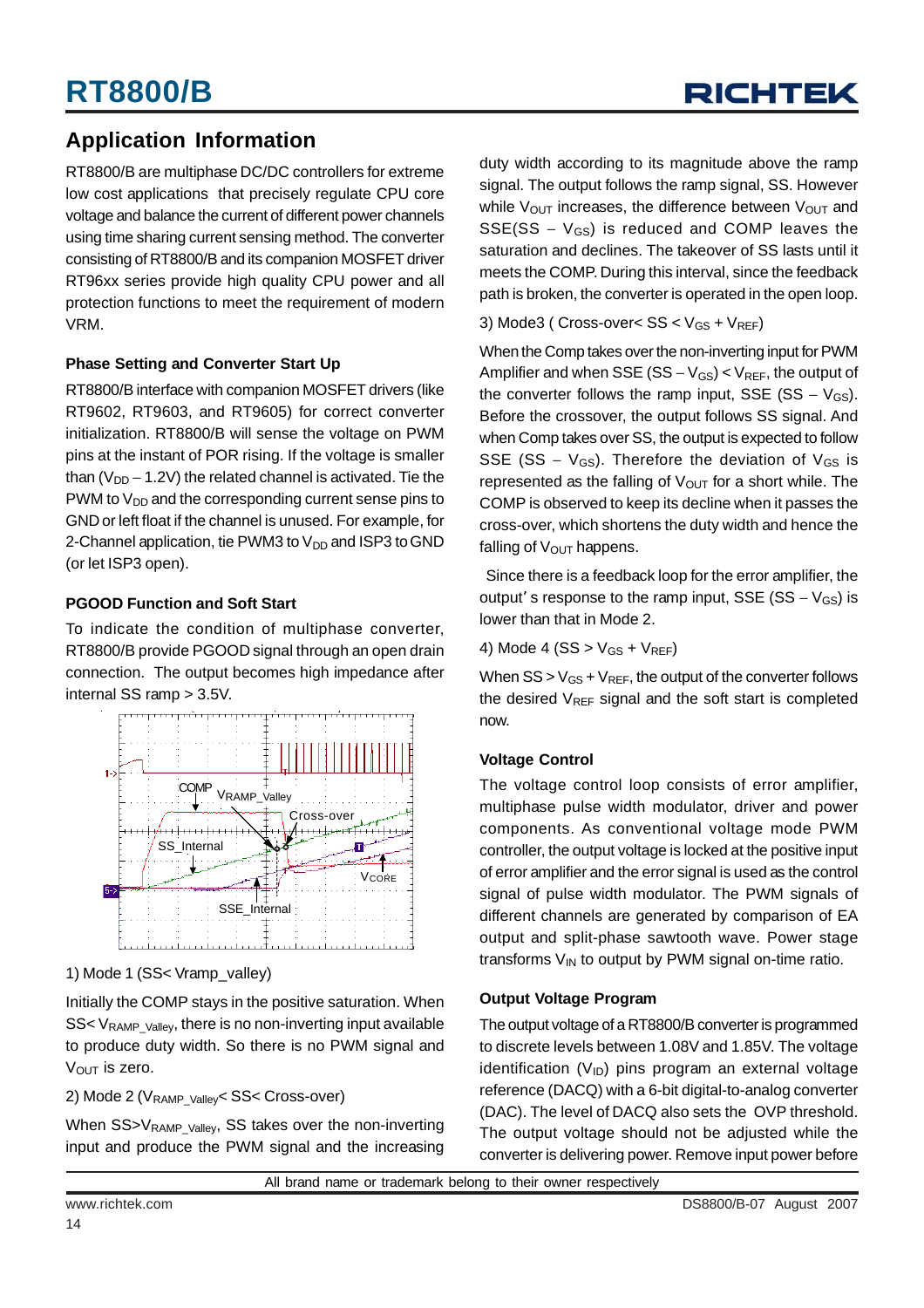# **RT8800/B**

changing the output voltage. Adjusting the output voltage during operation may trigger the over-voltage protection. The DAC function is a precision non-inverting summation amplifier shown in Figure 1. The resistor values shown are only approximations of the actual precision values used. Grounding any combination of the  $V_{\text{ID}}$  pins increases the DACQ voltage. The "open" circuit voltage on the  $V_{ID}$ pins is the band gap reference voltage ( $V_{REF} = 0.8V$ ).



Figure 1. The Structure of Discrete DAC Generator

#### **DAC Design Guideline**

In high temperature environment,  $V_{\text{CORE}}$  becomes unstable for the leakage current in VID pins is increasing. The leakage will increase current consumption of CPU, and then raise RT8800's  $V_{\text{DACQ}}$  reference output, so does V<sub>CORE</sub> voltage. Below are four comparison charts for different CPUs.

Note: In Below Figure 2 to Figure 5, The Original R means the resister values shown in typical application circuit. R=1/3 and R=1/9 mean that The Original R is divided by 3 or 9.



**V<sub>CORE</sub>** vs. Temperature



Figure 3



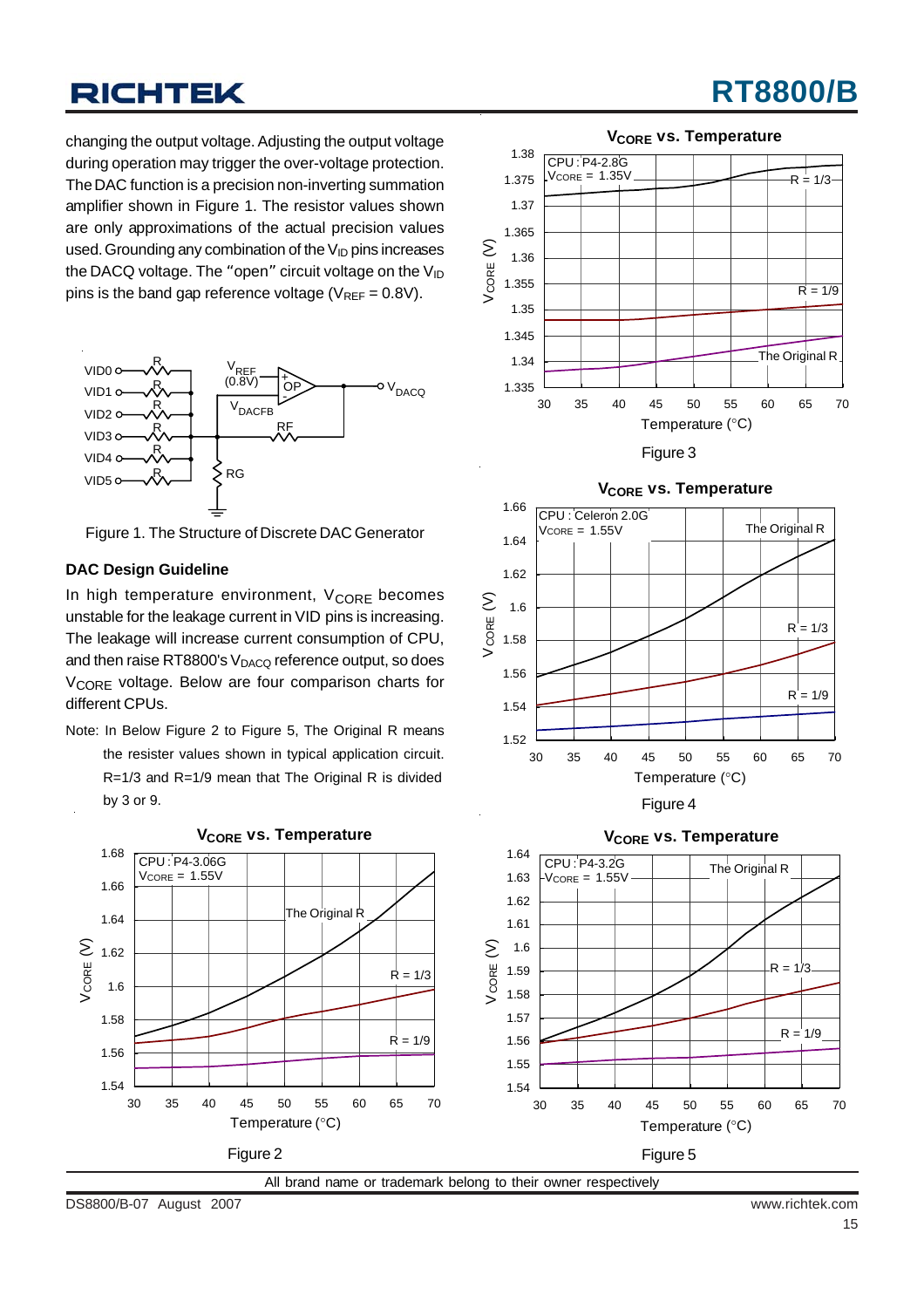In order to maintain the  $V_{DACQ}$  within 1% tolerance in the worst case, the total driver current of the DAC regulator should support up to 40mA. As the design of RT8800/B, the maximum driving current of the internal OP is 10mA. As shown in Figure 6, we suggest to add an external transistor 2N3904 for higher current for  $V_{DAC}$  regulation.



Figure 6. Immune circuit against CPU Leakage Current

#### **Current Sensing Setting**

RT8800/B senses the current flowing through inductor via its DCR for channel current balance and droop tuning. The differential sensing GM amplifier converts the voltage on the sense component (can be a sense resistor or the DCR of the inductor) to current signal into internal circuit (see Figure 7).



Figure 7. Current Sense Circuit

The sensing circuit gets 
$$
1x = \frac{I_L \times DCR}{Ricommon_1}
$$
 by local

 $I_X$  is sampled and held just before low side MOSFET turns off (Figure 8).

$$
I_{X(S/H)} = \frac{I_{L(S/H)} \times DCR}{Ricommon1}; I_{L(S/H)} = I_{L(AVG)} - \frac{V_{O}}{L} \times \frac{T_{OFF}}{2}
$$
  
Toff =  $(\frac{V_{IN} - V_{O}}{V_{IN}}) \times T_{S}$ 



RICHTEI

Low Side MOSFET Gate Signal

Figure 8. Inductor current and PWM signal

Figure 9 is the test circuit for GM. We apply test signal at GM inputs and observe its signal process output by PI pin sinking current. Figure 10 shows the variation of signal processing of all channels. We observe zero offsets and good linearity between phases.



Figure 9. The Test Circuit of GM

All brand name or trademark belong to their owner respectively

feedback.

16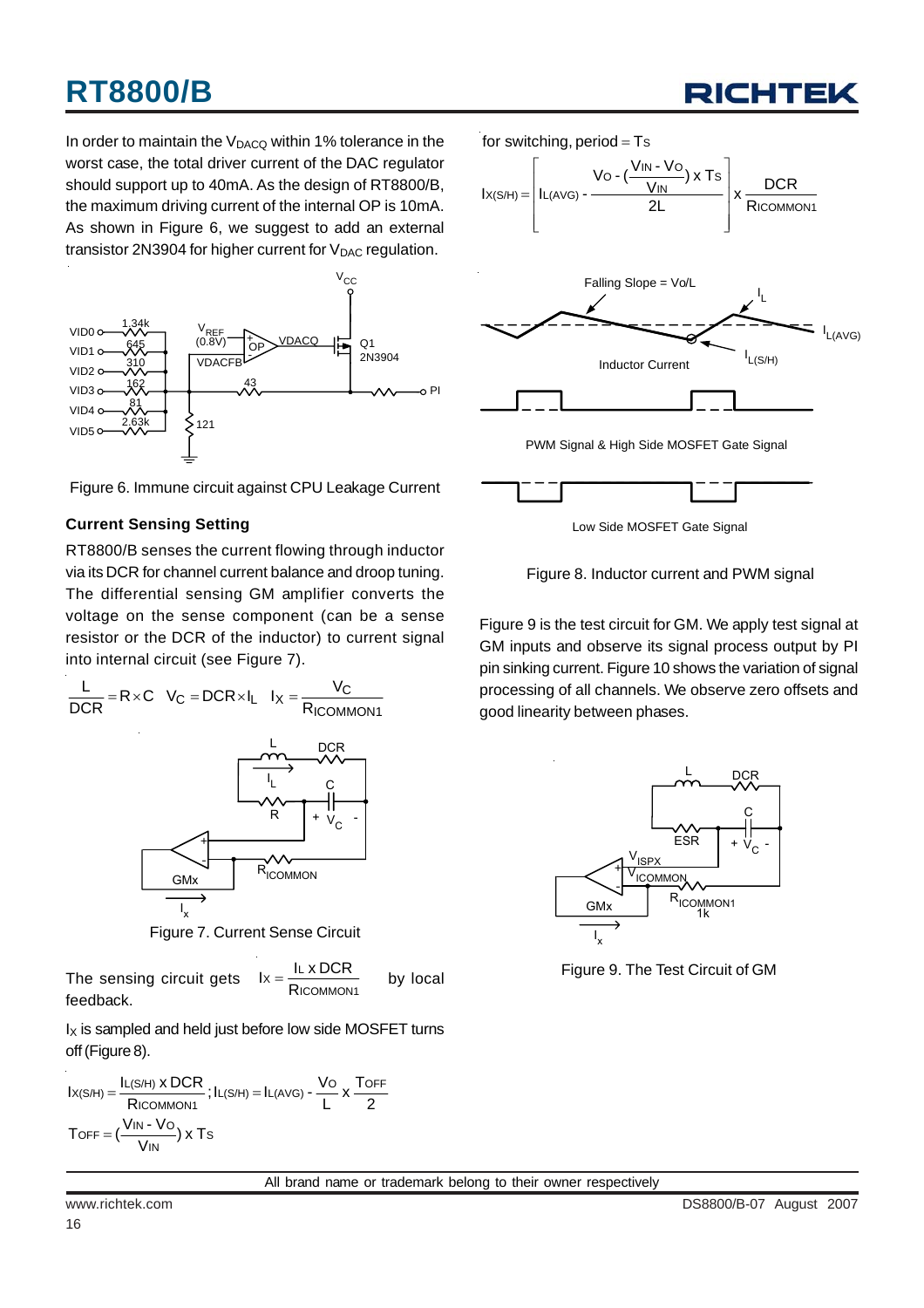

Figure 10. The Linearity of GMx

Figure 11 shows the time sharing technique of GM amplifier. We apply test signal at phase 3 and observe the waveforms at both pins of GM amplifier. The waveforms show time sharing mechanism and the perfomance of GM to hold both input pins equal when the shared time is on.







### **Current Ratio Setting**



For some case with preferable current ratio instead of current balance, the corresponding technique is provided. Due to different physical environment of each channel, it is necessary to slightly adjust current loading between channels. Figure 12. shows the application circuit of GM for current ratio requirement. Applying KVL along L+DCR branch and R1+C//R2 branch:

$$
L\frac{dl_L}{dt} + DCR \times IL = R1\left(\frac{V_C}{R2} + C\frac{dV_C}{dt}\right) + V_C
$$
  
= R1x C  $\frac{dV_C}{dt} + \frac{R1 + R2}{R2}V_C$   
For Vc =  $\frac{R2}{R1 + R2}$  DCR x IL

Look for its corresponding conditions:

$$
L\frac{dlL}{dt} + DCR \times IL = (R1//R2) \times C \times DCR \times \frac{dlL}{dt} + DCR \times IL
$$
  
Let 
$$
\frac{L}{DCR} = (R1//R2) \times C
$$
  
Thus if 
$$
\frac{L}{DCR} = (R1//R2) \times C
$$
  
Then 
$$
Vc = \frac{R2}{R1+R2} \times DCR \times IL
$$

With internal current balance function, this phase would share  $(R_1+R_2)/R_2$  times current than other phases. Figure 13 &14 show different settings for the power stages.



Figure 13. GM3 Setting for current ratio function



Figure 14. GM1,2 Setting for current ratio function

Figure 12. Application circuit for current ratio setting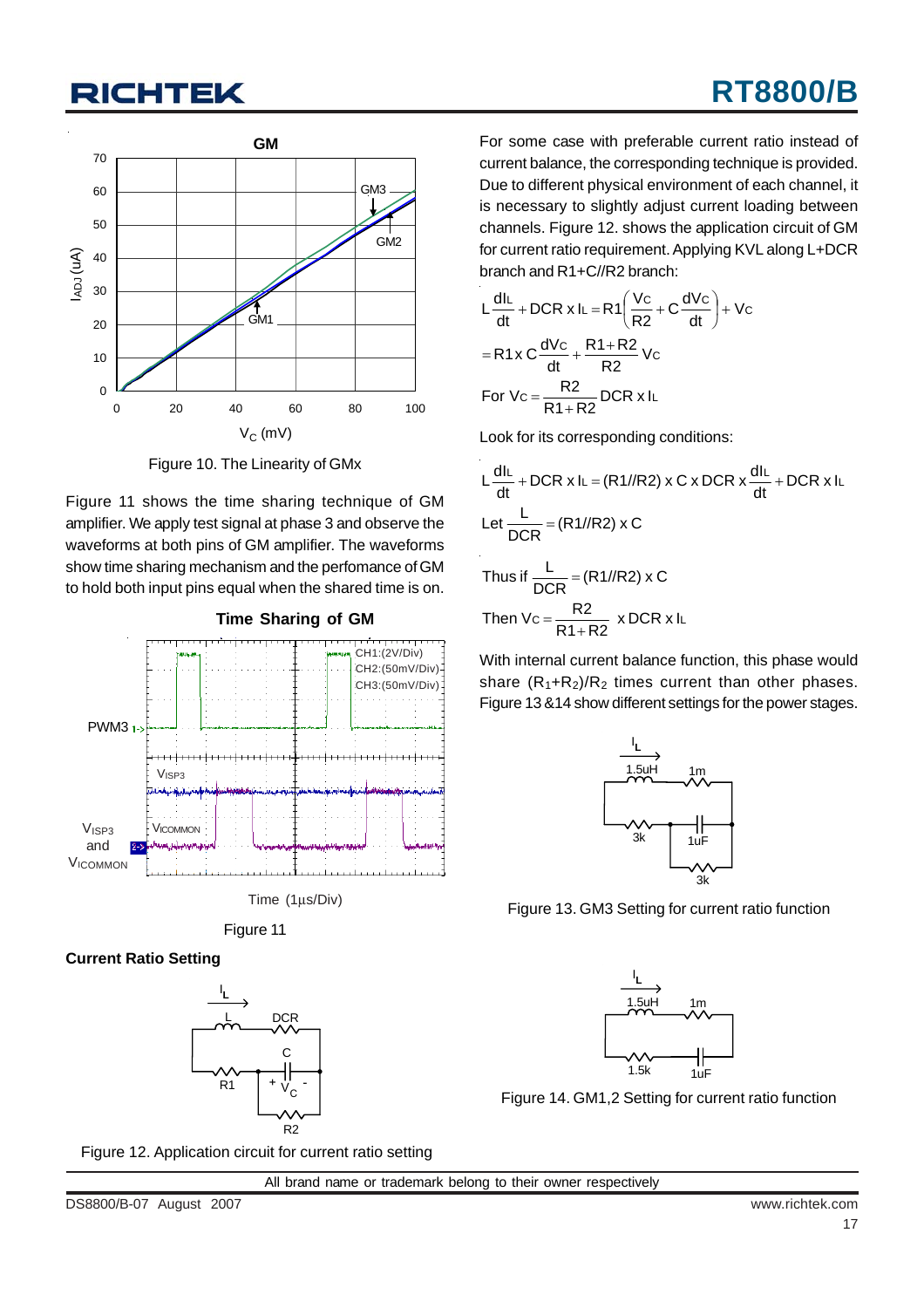



Figure 15. Application circuit of GM

For load line design, with application circuit in Figure 15, it can eliminate the dead zone of load line at light loads.

 $V_{ISPX} = V_{OUT} + I_L \times DCR$ 

if GM holds input voltages equal, then

$$
V_{ISPX} = V_{ICOMMON}
$$
\n
$$
I_X = \frac{V_{ICOMMON}}{R_{ICOMMON2}} + \frac{I_L \times DCR}{R_{ICOMMON1}}
$$
\n
$$
= \frac{V_{OUT} + I_L \times DCR}{R_{ICOMMON2}} + \frac{I_L \times DCR}{R_{ICOMMON1}}
$$
\n
$$
= \frac{V_{OUT}}{R_{ICOMMON2}} + \frac{I_L \times DCR}{R_{ICOMMON2}} + \frac{I_L \times DCR}{R_{ICOMMON1}}
$$

For the lack of sinking capability of GM, RICOMMON2 should be small enough to compensate the negative inductor valley current especially at light loads.

| $V_{\text{ICOMMON}}$ $\vert$ $I_L \times DCR$ |                                            |
|-----------------------------------------------|--------------------------------------------|
| RICOMMON2                                     | $\sqrt{\frac{1}{1}}$ RICOMMON <sub>1</sub> |

Assume the negative inductor valley current is −5A at no load, then for

 $R_{\text{ICOMMON1}} = 330\Omega$ ,  $R_{\text{ADJ}} = 160\Omega$ ,  $V_{\text{OUT}} = 1.300$ 

|                  | $-5A \times 1m\Omega$ |
|------------------|-----------------------|
| <b>RICOMMON2</b> | 3300                  |

 $R_{\text{ICOMMON2}} \leq 85.8 \text{k}\Omega$ 

Choose R<sub>ICOMMON2</sub> =  $82k\Omega$ 



Figure 16

### **Current Balance**

RT8800/B senses the inductor current via inductor' s DCR for channel current balance and droop tuning. The differential sensing GM amplifier converts the voltage on the sense component (can be a sense resistor or the DCR of the inductor) to current signal into internal balance circuit.

The current balance circuit sums and averages the current signals and then produces the balancing signals injected to pulse width modulator. If the current of some power channel is larger than average, the balancing signal reduces that channels pulse width to keep current balance.

The use of single GM amplifier via time sharing technique to sense all inductor currents can reduce the offset errors and linearity variation between GMs. Thus it can greatly improve signal processing especially when dealing with such small signal as voltage drop across DCR.

#### **Voltage Reference for Converter Output & Load Droop**

The positive input of error amplifier is PI pin that sinks current proportional to the sum of converter output current.  $V_{DRP} = 2I_{SINK} \times R_{DRP}$ . The load droop proportional to load current can be set by the resistor between PI pin & external V<sub>DACQ</sub> produced by either buffer amplifier or other voltage source. The PI pin voltage should be larger than 0.8V for good droop circuit performance.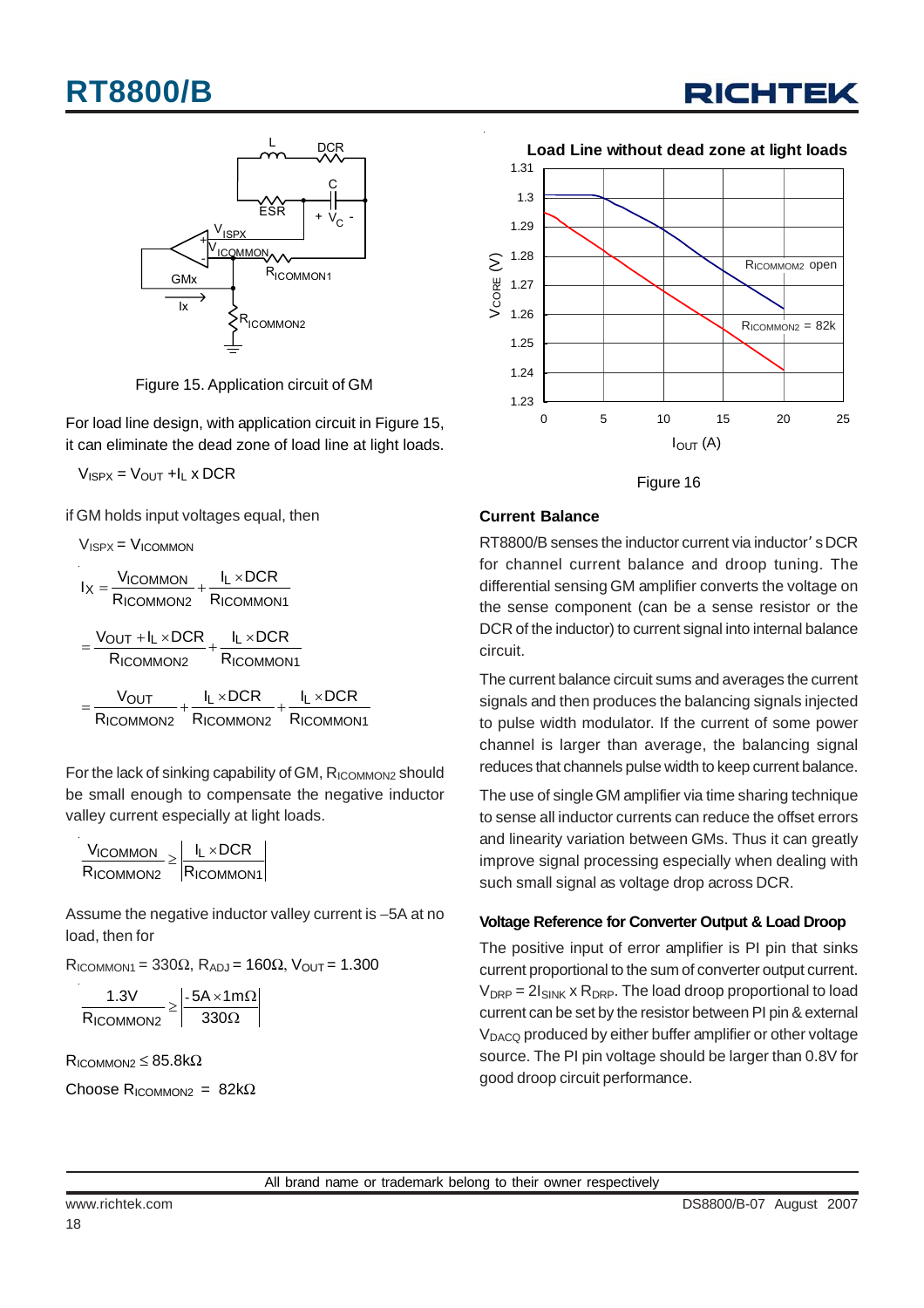



Figure 17. Load Droop Circuit

### **DAC Offset Voltage Tuning**

The Intel specification requires that at no load the nominal output voltage of the regulator be offset to a value lower than the nominal voltage corresponding to the  $V_{ID}$  code. The offset is tuning from RG in the DAC generator as Figure 18.



Figure 18. The Structure of Discrete DAC Generator

If VID0~6 is set at VSS (Ground), and to suppose that shunt resistance is Rs.

From below equation, we can tune the value of RG to increase or decrease the base voltage of V<sub>DACQ</sub>.

$$
V_{DACQ} = (1 + \frac{R_F}{R_G}) x V_{REF} + \frac{R_F}{Rs} x V_{REF}
$$

#### **Over Current Protection**

OCP comparator co\mpares each inductor current sensed & sample/hold by current sense circuit with this reference current(150uA). RT8800/B uses hiccup mode to eliminate fault detection of OCP or reduce output current when output is shorted to ground.



Figure 19. The Over Current Protection in the interval



Figure 20. Over Current Protection at steady state

### **Fault Detection**

The "hiccup mode" operation of over current protection is adopted to reduce the short circuit current. The in-rush current at the start up is suppressed by the soft start circuit through clamping the pulse width and output voltage by an internal slow rising ramp.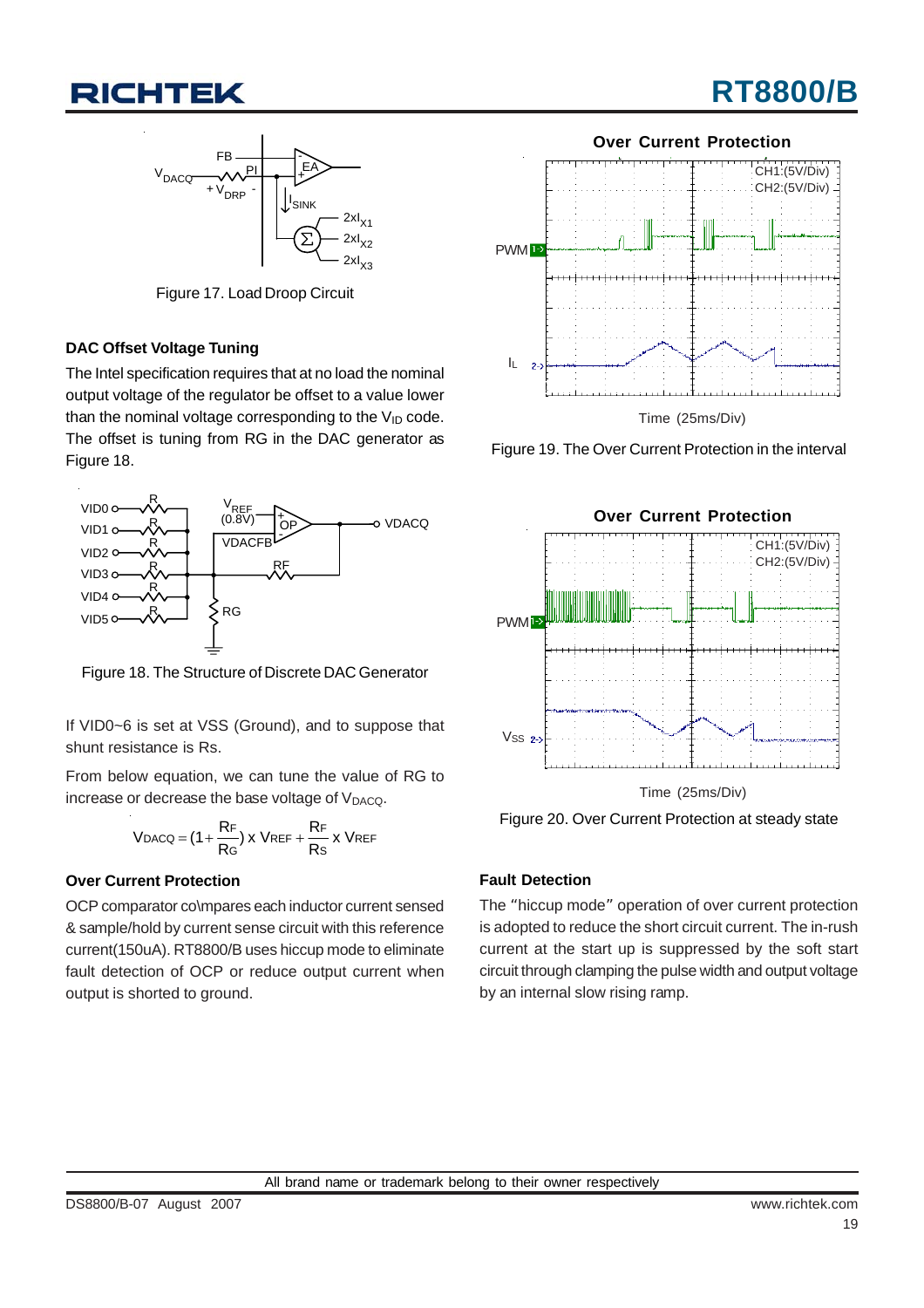

#### **Design Procedure Suggestion**

- a.Output filter pole and zero (Inductor, output capacitor value & ESR).
- b.Error amplifier compensation & sawtooth wave amplitude (compensation network).

#### **Current Loop Setting**

- a.GM amplifier S/H current (current sense component DCR, ICOMMON pin external resistor value).
- b.Over-current protection trip point (R<sub>ICOMMON1</sub> resistor).

#### **VRM Load Line Setting**

a.Droop amplitude (PI pin resistor).

b.No load offset (R<sub>ICOMMON2</sub>)

#### **Power Sequence & SS**

DVD pin external resistor and SS pin capacitor.

#### **PCB Layout**

a.Sense for current sense GM amplifier input.

b.Refer to layout guide for other items.

#### **Voltage Loop Setting**

#### **Design Example**

#### **Given:**

Apply for four phase converter

- $V_{IN} = 12V$
- $V_{\text{CORE}} = 1.5V$

 $I_{LOAD(MAX)} = 100A$ 

V<sub>DROOP</sub> = 100mV at full load (1mΩ Load Line)

OCP trip point set at 35A for each channel (S/H)

DCR = 1m $\Omega$  of inductor at 25°C

 $L = 1.5$ μH

 $C<sub>OUT</sub> = 8000\mu F$  with 5m $\Omega$  equivalent ESR.

#### **1. Compensation Setting**

a. Modulator Gain, Pole and Zero:

From the following formula:

Modulator Gain =  $V_{IN}/V_{RAMP}$  = 12/2.4=5 (i.e 14dB)

where  $V_{RAMP}$ : ramp amplitude of saw-tooth wave

LC Filter Pole = 1.45kHz and

ESR Zero =3.98kHz

b. EA Compensation Network:

Select R1 = 4.7k, R2 = 15k, C1 = 12nF, C2 = 68pF and use the Type 2 compensation scheme shown in Figure 21. By calculation, the  $F_Z = 0.88kHz$ ,  $F_P = 322$ kHz and Middle Band Gain is 3.19 (i.e 10.07dB).



Figure 21. Type 2 compensation network of EA

#### **2. Over-Current Protection Setting**

Consider the temperature coefficient of copper 3900ppm/°C,

 $\frac{1.55 \text{ m/s2}}{330 \Omega}$  = 150  $\mu$ A  $\frac{I_L \times 1.39 \text{m}\Omega}{330 \Omega} = 150 \mu$  $\frac{12 \times 60 \times 1}{R_{\text{ICOMMON1}}}$  = 150  $\mu$ A l<sub>L</sub> ×DCR ICOMMON1  $\frac{L \times DCR}{L} = 150 \mu$ 

 $I_L = 35.6A$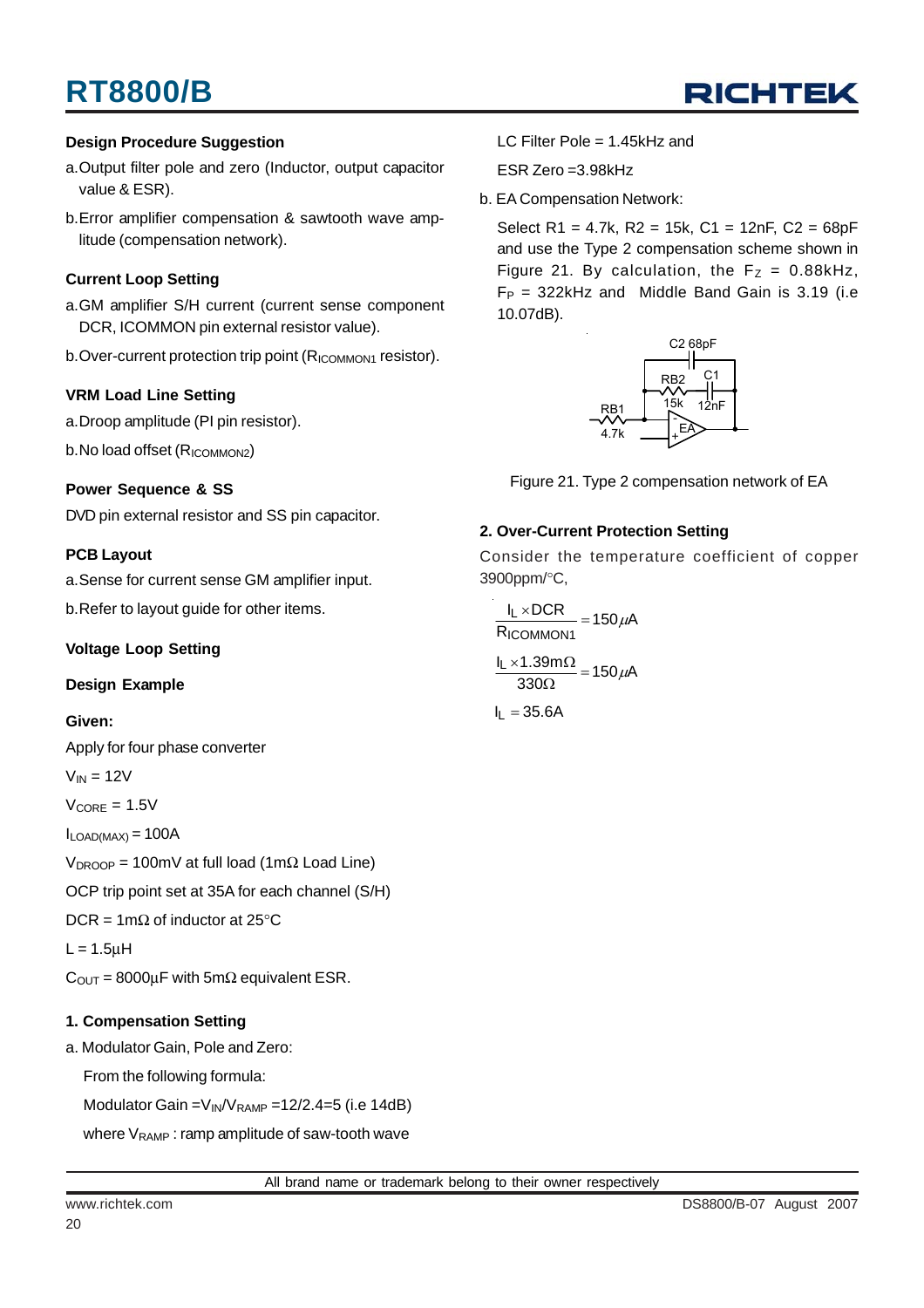## **Layout Guide**

Place the high-power switching components first, and separate them from sensitive nodes.

1. Most critical path:

The current sense circuit is the most sensitive part of the converter. The current sense resistors tied to ISP1,2,3 and ICOMMON should be located not more than 0.5 inch from the IC and away from the noise switching nodes. The PCB trace of sense nodes should be parallel and as short as possible. R&C filter of choke should place close to PWM and the R & C connect directly to the pin of each output choke, use 10 mil differencial pair, and 20 mil gap to other phase pair. Less via as possible.

- 2. Switching ripple current path:
	- a. Input capacitor to high side MOSFET.
	- b. Low side MOSFET to output capacitor.
	- c. The return path of input and output capacitor.
	- d. Separate the power and signal GND.
	- e. The switching nodes (the connection node of high/low side MOSFET and inductor) is the most noisy points.Keep them away from sensitive small-signal node.
	- f . Reduce parasitic R, L by minimum length, enough copper thickness and avoiding of via.
- 3. MOSFET driver should be closed to MOSFET.



Figure 22. Power Stage Ripple Current Path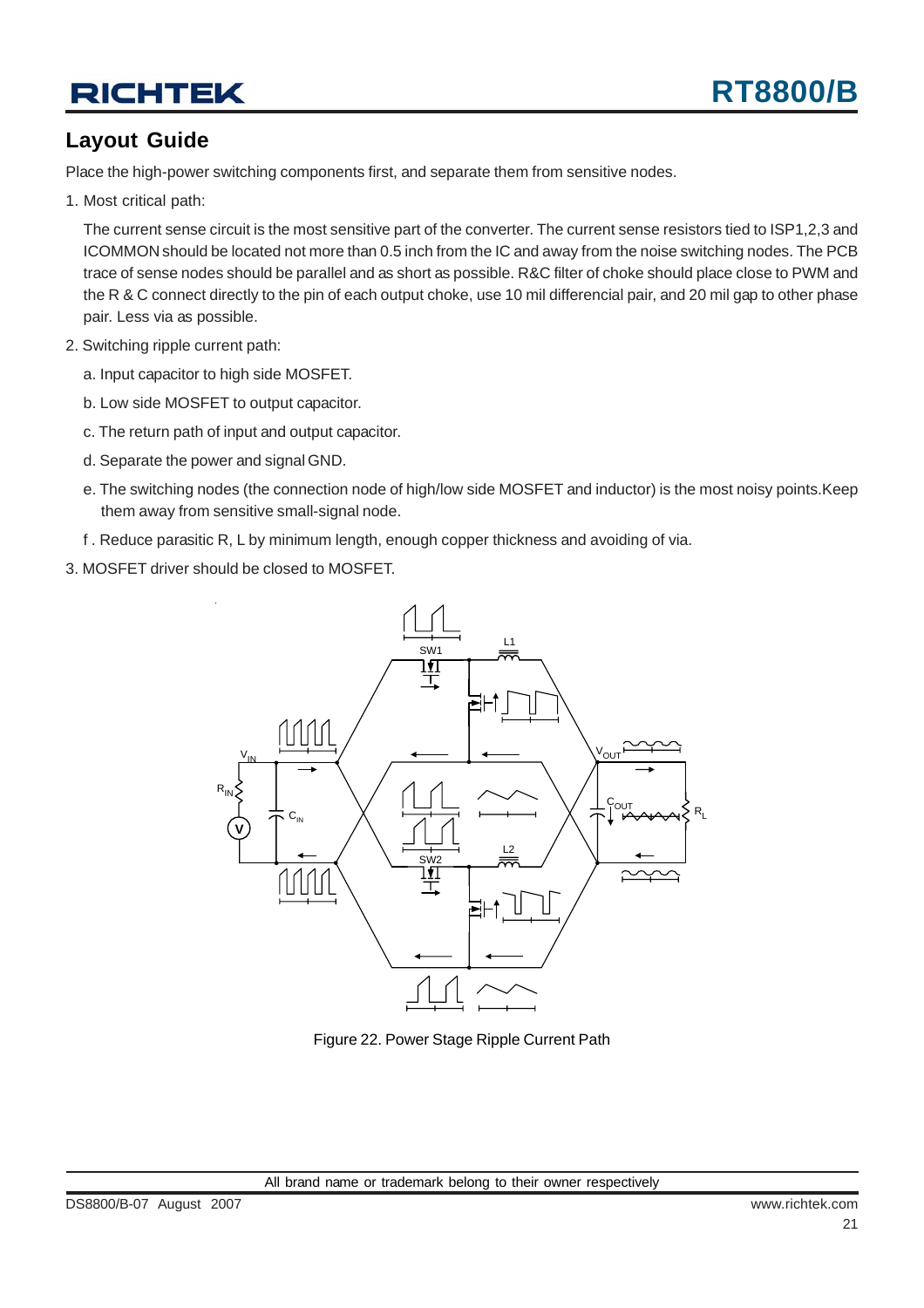



Figure 23. Layout Consideration



L1 COMPONENT SIDE

Figure 24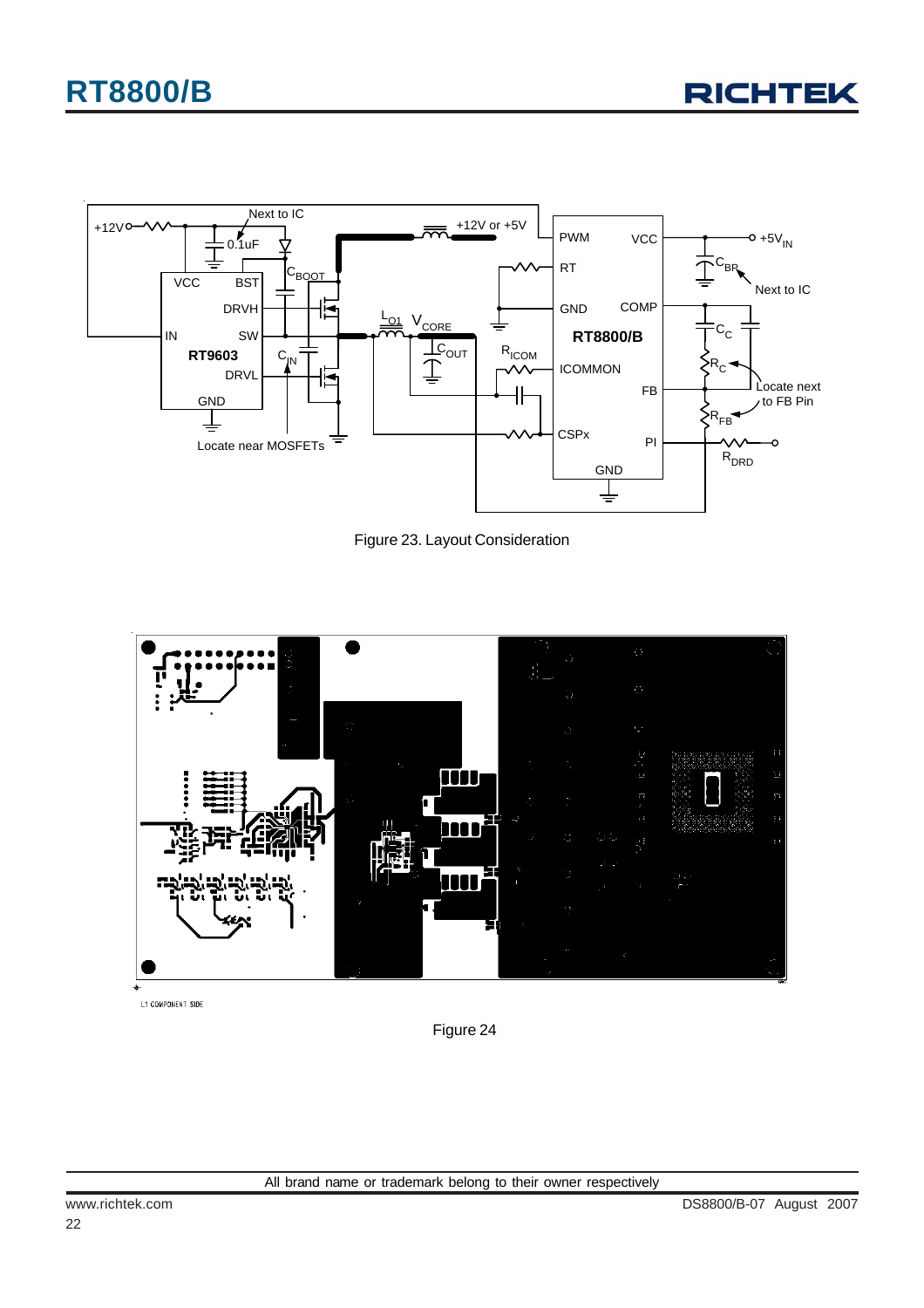

 $+$ <br>L2 GND PLANE

Figure 25



 $+$ <br>L3 POWER PLANE

Figure 26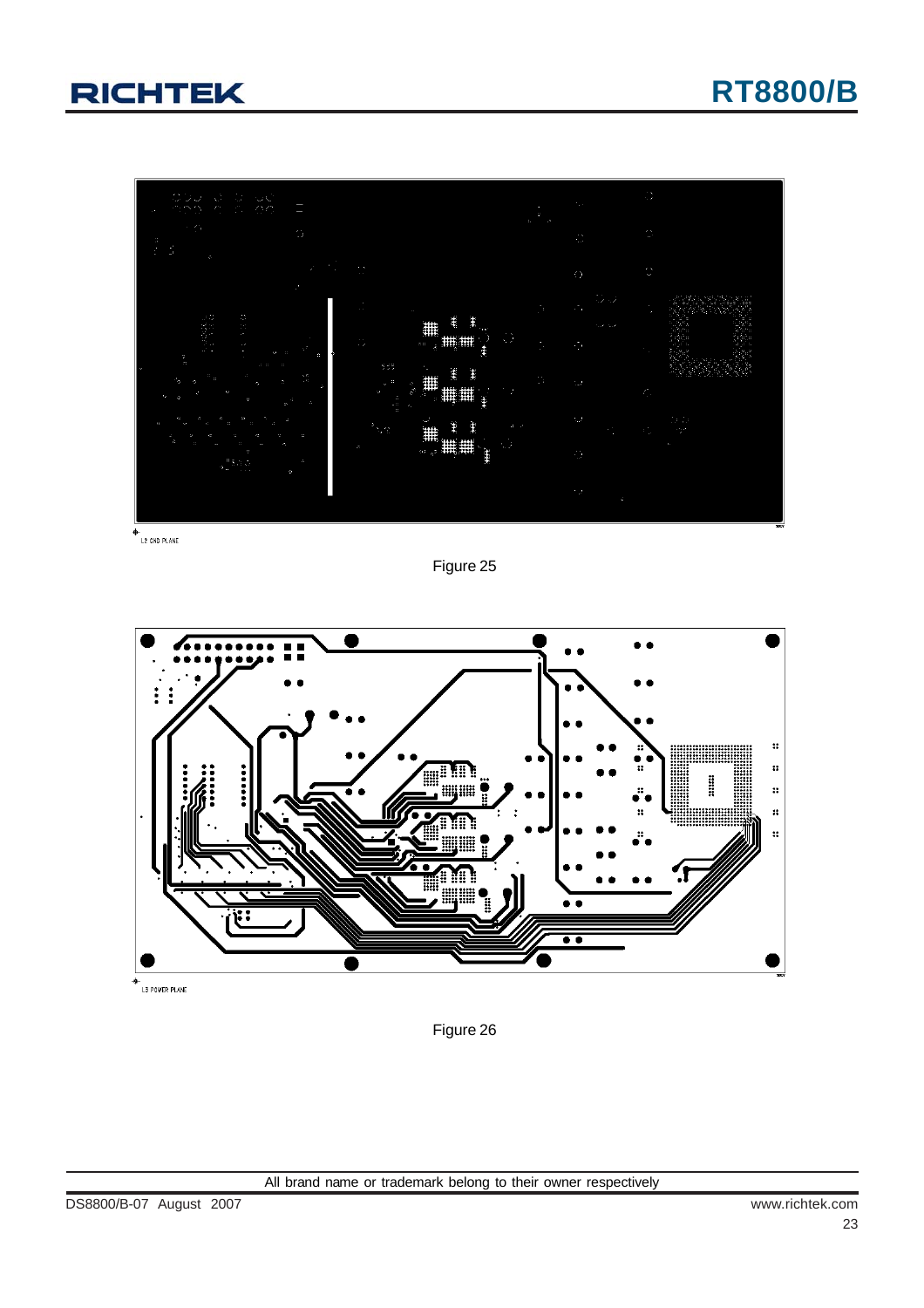



Figure 27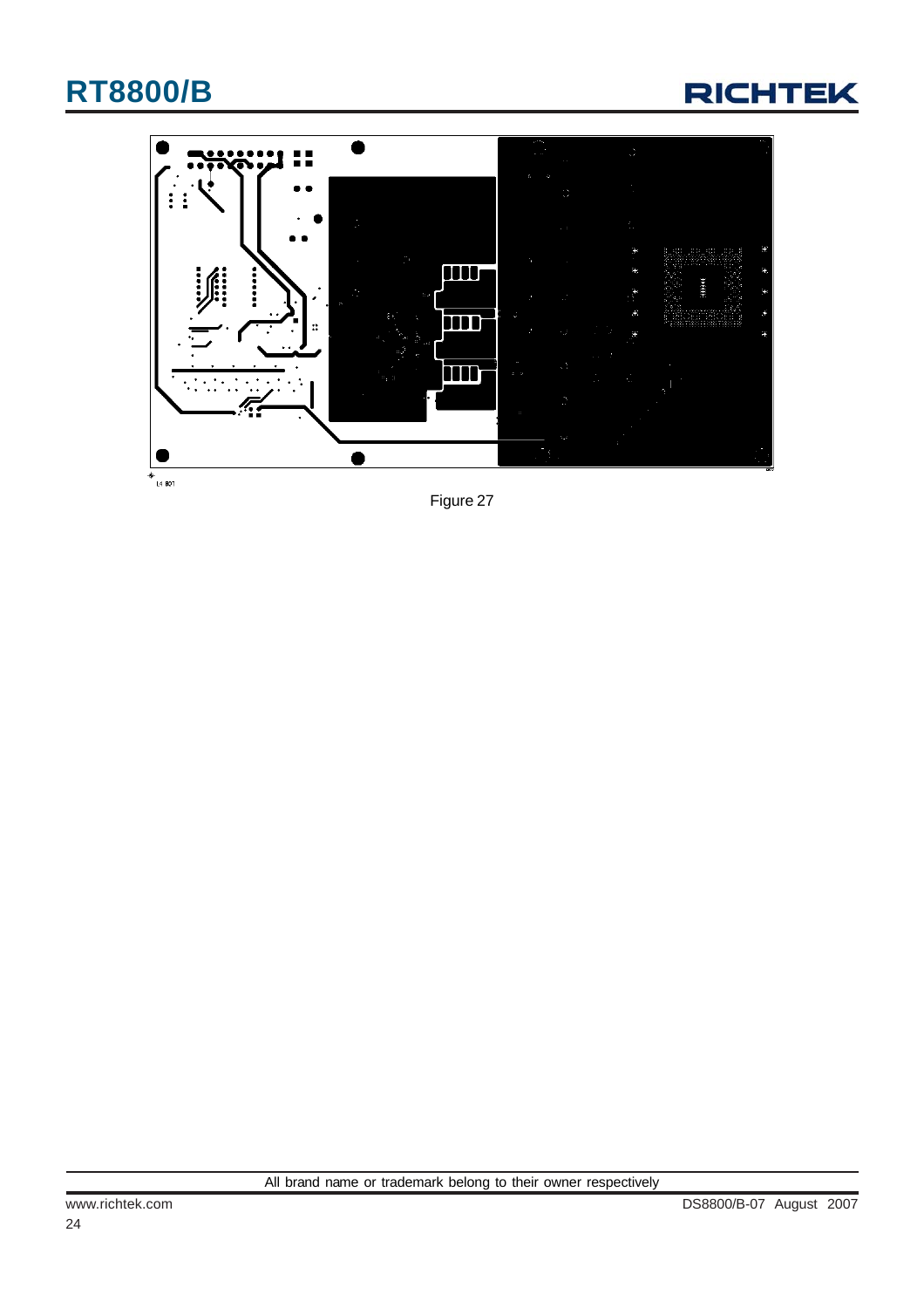## **Outline Dimension**







Note : The configuration of the Pin #1 identifier is optional, but must be located within the zone indicated.

|                |       | <b>Dimensions In Millimeters</b> | <b>Dimensions In Inches</b> |       |  |  |
|----------------|-------|----------------------------------|-----------------------------|-------|--|--|
| Symbol         | Min   | Max                              | Min                         | Max   |  |  |
| A              | 0.800 | 1.000                            | 0.031                       | 0.039 |  |  |
| A <sub>1</sub> | 0.000 | 0.050                            | 0.000                       | 0.002 |  |  |
| A <sub>3</sub> | 0.175 | 0.250                            | 0.007                       | 0.010 |  |  |
| b              | 0.180 | 0.300                            | 0.007                       | 0.012 |  |  |
| D              | 2.950 | 3.050                            | 0.116                       | 0.120 |  |  |
| D <sub>2</sub> | 1.300 | 1.750                            | 0.051                       | 0.069 |  |  |
| Е              | 2.950 | 3.050                            | 0.116                       | 0.120 |  |  |
| E2             | 1.300 | 1.750                            | 0.051                       | 0.069 |  |  |
| e              | 0.500 |                                  | 0.020                       |       |  |  |
|                | 0.350 | 0.450                            | 0.014                       | 0.018 |  |  |

L

**V-Type 16L QFN 3x3 Package**